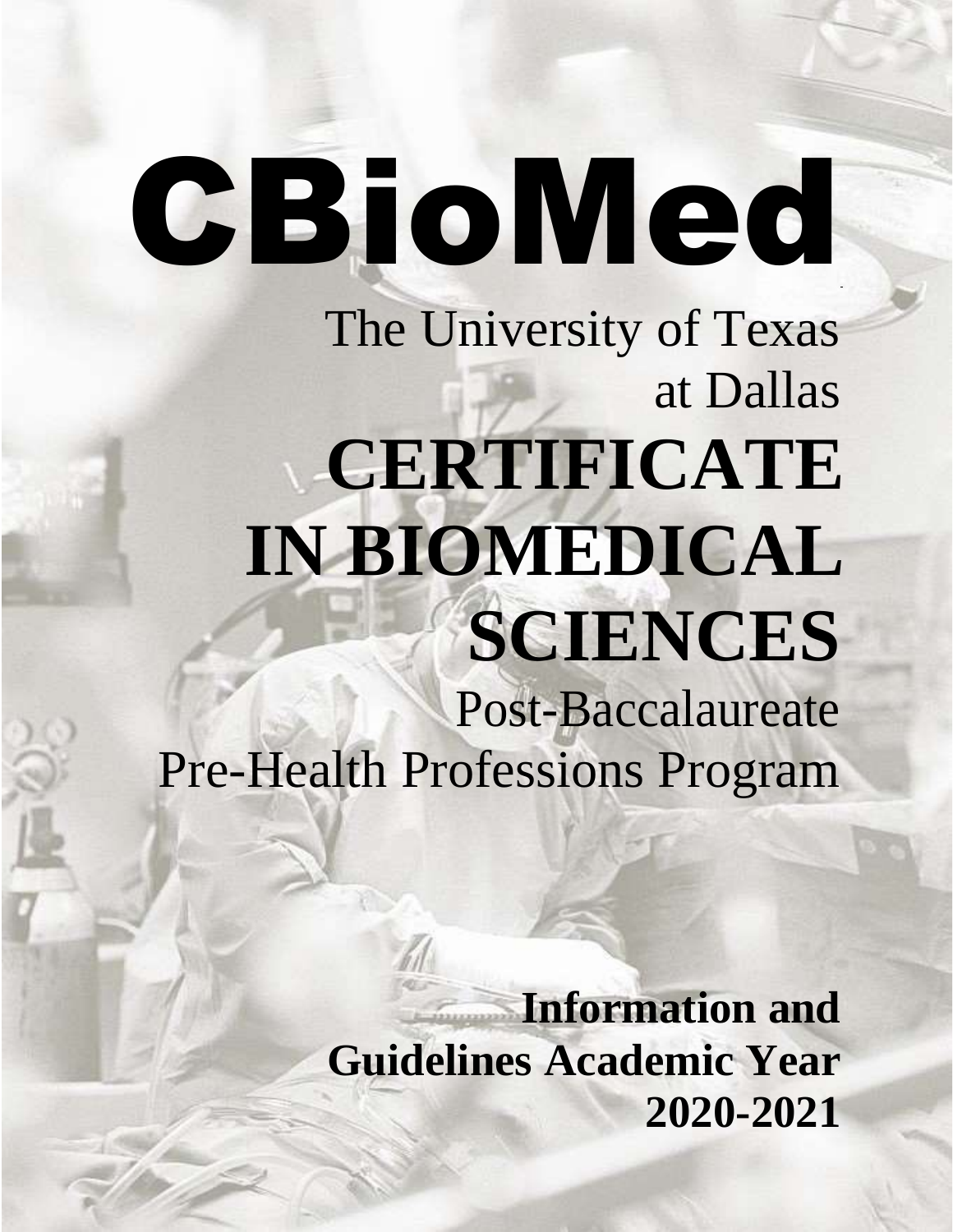## CBioMed

Certificate in Biomedical Sciences Program Information and Guidelines Table of Contents

The Program / Page 3

Certificate Leadership / Page 3

Why UT Dallas? / Page 4

Health Professions Advising Center / Page 5

Program Admission / Page 5

Program Requirements / Page 6

Program Course Inventory / Page 7

Requirements for Clinical and/or Research Experience / Page 10

Program Graduation Procedures / Page 10

Program Cost / Page 11

Selected Faculty Profiles / Page 11

MCAT or DAT Preparation / Page 12

Post-Baccalaureate Pre-Health Society / Page 12

Documents Appendix / Page 14

Documents / Pages 15-20

HPAC Staff Directory / Page 22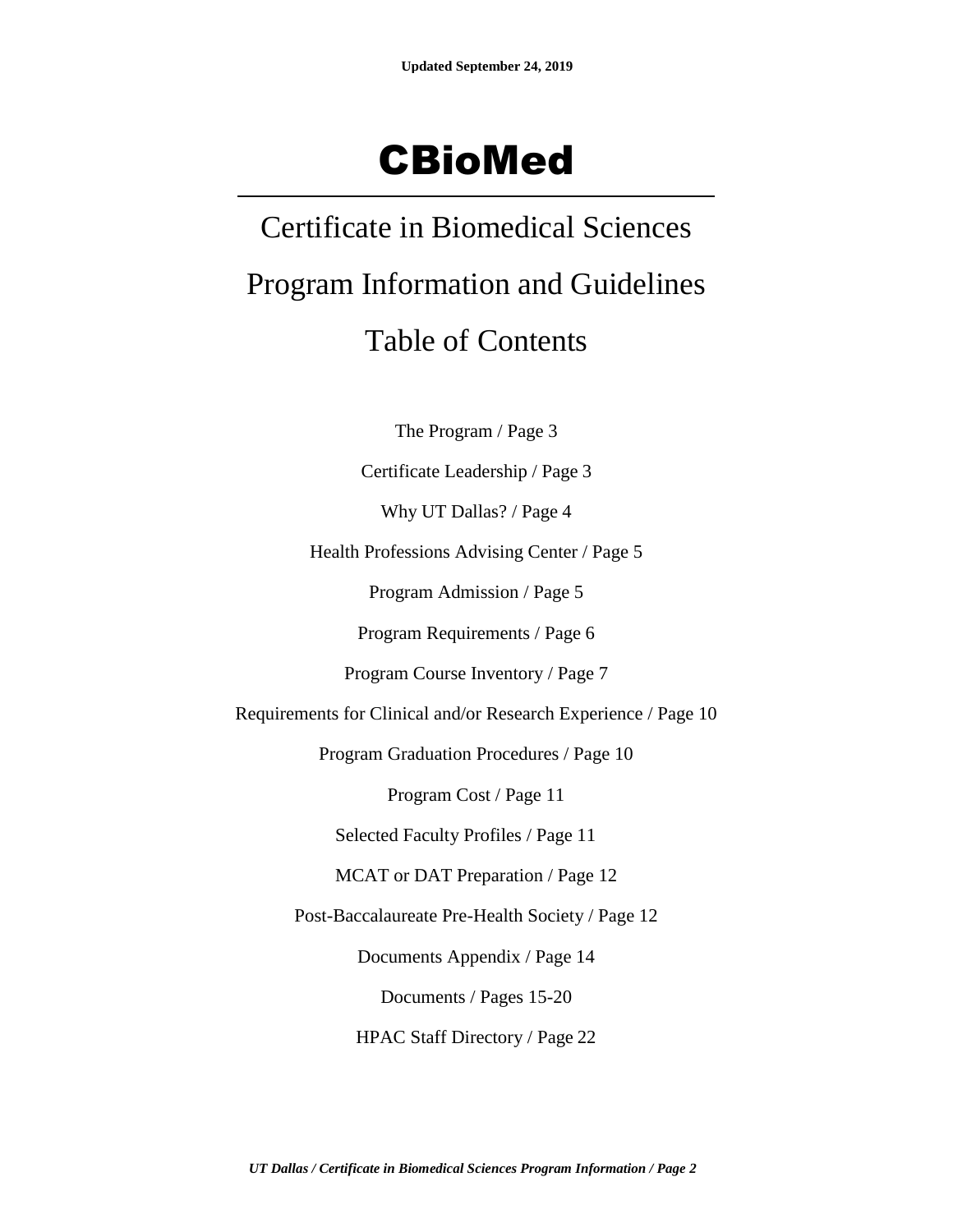

## **The University of Texas at Dallas**

## **CERTIFICATE IN BIOMEDICAL SCIENCES**

Post-Baccalaureate Pre-Health Professions Program

## THE PROGRAM

The Certificate in Biomedical Sciences Program at The University of Texas at Dallas offers students the opportunity to further their undergraduate education by taking science coursework focusing on the integrative scientific study of biological issues related to health and medicine/dentistry. Many students seek this coursework to prepare for a career in medicine, dentistry or podiatry. The program is offered through the UT Dallas School of Natural Sciences and Mathematics (NSM) and administered through the Health Professions Advising Center (HPAC) in the Office of Undergraduate Education (OUE). Because the program is generally intended to be completed in a year, those with limited science background should consider choosing one of the other Directed Post-baccalaureate Pre-health Studies options, and/or if appropriate take introductory science classes in accordance to articulation agreements with local community colleges. For those needing to address substantial issues in their prior undergraduate preparation, more than one year of coursework and/or experience may be needed. Additional program options are explained in this booklet and on the UT Dallas website. Prospective students may also want to check post-baccalaureate programs listed on the Association of American Medical Colleges (AAMC) website and information on the American Association of Colleges of Osteopathic (AACOM) website.

The UT Dallas Certificate Program best serves full-time students needing advanced pre-requisite courses and/or more advanced science coursework to meet requirements or enhance their records. In addition to science coursework, emphasis is placed on students developing the personal and interpersonal competencies desired by health professions schools and in professional practice. The program is designed to aid students interested in either medical, dental or podiatry schools. Those who desire entry to another health profession (for example, physician assistant, pharmacy, optometry, or public health) may want to consider Directed Postbaccalaureate Pre-health Studies options.

All pre-health students at UT Dallas are encouraged to work with HPAC advisors and an active Post-baccalaureate Pre-health Society (PBPHS) is available to support non-traditional students.

## CERTIFICATE PROGRAM LEADERSHIP

HPAC and the CBioMed Program are directed by Dr. Karen de Olivares who also holds an appointment as Clinical Associate Professor in the School of Economic, Political and Policy Sciences. Dr. de Olivares has worked with students in higher education since 1995 and has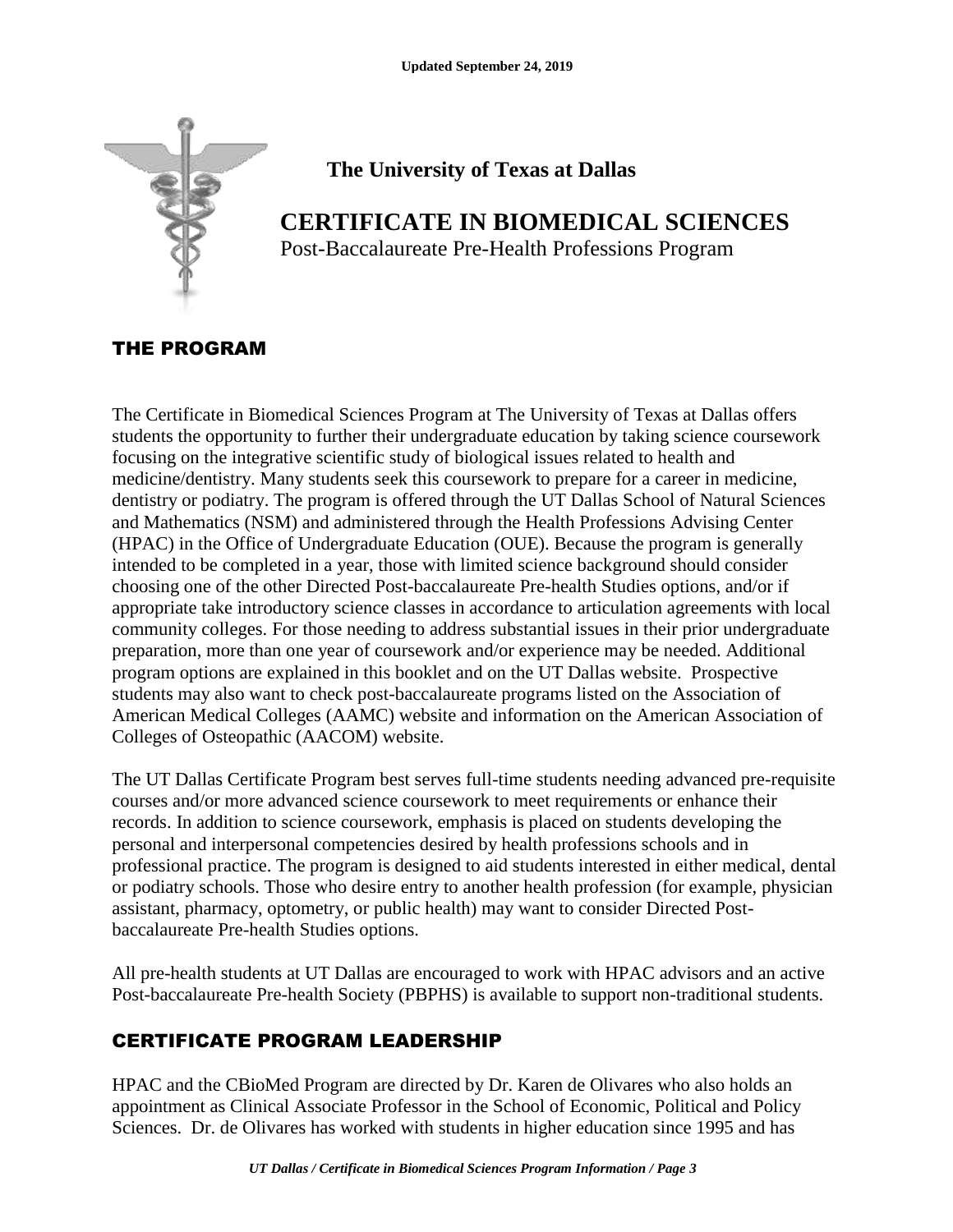advised medical and pre-health students since 2000. As a non-traditional student in a Ph.D. program at the University of Michigan, she understands returning students may face a different set of pressures than do traditional undergraduates. Dr. de Olivares has served on the Board for the National Association of Advisors for the Health Professions (NAAHP) and the Southeastern Association of Advisors for the Health Professions. She has been active in leadership for the Texas Association, serving as Secretary/Treasurer and Chair. Dr. de Olivares currently serves as an Assistant Director for the NAAHP Communications Committee.

Mrs. Shirley Anderson coordinates the CBioMed program and students work closely with her, planning their studies and scheduling and enrolling in classes. She is also the advisor for the PBPHS and for the student organization Dallas China Care. Mrs. Anderson earned a Master's Degree in Higher Education Administration & Supervision and is currently pursuing a doctorate in Higher Education. She previously worked at a high school with a focus on admissions and scholarship applications. Mrs. Anderson serves as a Member-at-Large for the Texas Association for Advisors of Health Professions.

CBioMed students may also be advised by another HPAC advisor. Mr. Doyen Rainey has worked in HPAC since 2007. He holds a Master's Degree in Teaching and coaches students in Verbal Reasoning. Ms. Thuy Luong holds a Master's Degree in Development Economics. She has a background in international diplomacy and served students at the University of Arkansas prior to coming to UT Dallas. Ms. Jeanna Sanchez earned a degree in General Studies and has a certificate in Early Education. Ms. Sanchez is currently a co-facilitator of JAMP. Mr. Ricardo Garza has a Master's degree in International Studies. He has extensive knowledge in advising college students. Health professions students at UT Dallas are also served by HPAC consultant David Murchison, D.D.S., retired Director of Dental Operations for the U.S. Air Force. Dr. Murchison teaches Oral Histology at UT Dallas and teaches at Texas A&M College of Dentistry. He serves as a member of the UT Dallas Health Professions Evaluation Committee.

## WHY UT DALLAS?

The University of Texas at Dallas has a long and distinguished history of scientific research, next-generation research collaborations, and endorsements from prominent professional schools.

- UT Dallas was founded as a scientific research institution and has continued to be a leader in the areas of engineering, computer science, and the natural and physical sciences.
- The reputation of UT Dallas among medical and dental schools in Texas (and beyond) is very strong.
- The Green Fellowship Program, a collaboration with UT Southwestern Medical Center, recognizes the strong science education that students receive at UT Dallas. The fellowship is a semester-long intensive research training experience for undergraduates in one of several biomedical science fields.

The CBioMed Program is endorsed by A&M College of Dentistry, and UT Dallas students have received acceptances from medical and dental schools throughout the United States. The addition of pre-podiatry preparation to the CBioMed Program has prompted interest in this area and offers of acceptance from colleges of podiatric medicine are expected to increase. The CBioMed Program offers an excellent non-traditional path for those who have already received a bachelor's degree. The program represents a recognized opportunity for students to demonstrate their ability to perform well academically in challenging classes and receive supervised preparation of their applications.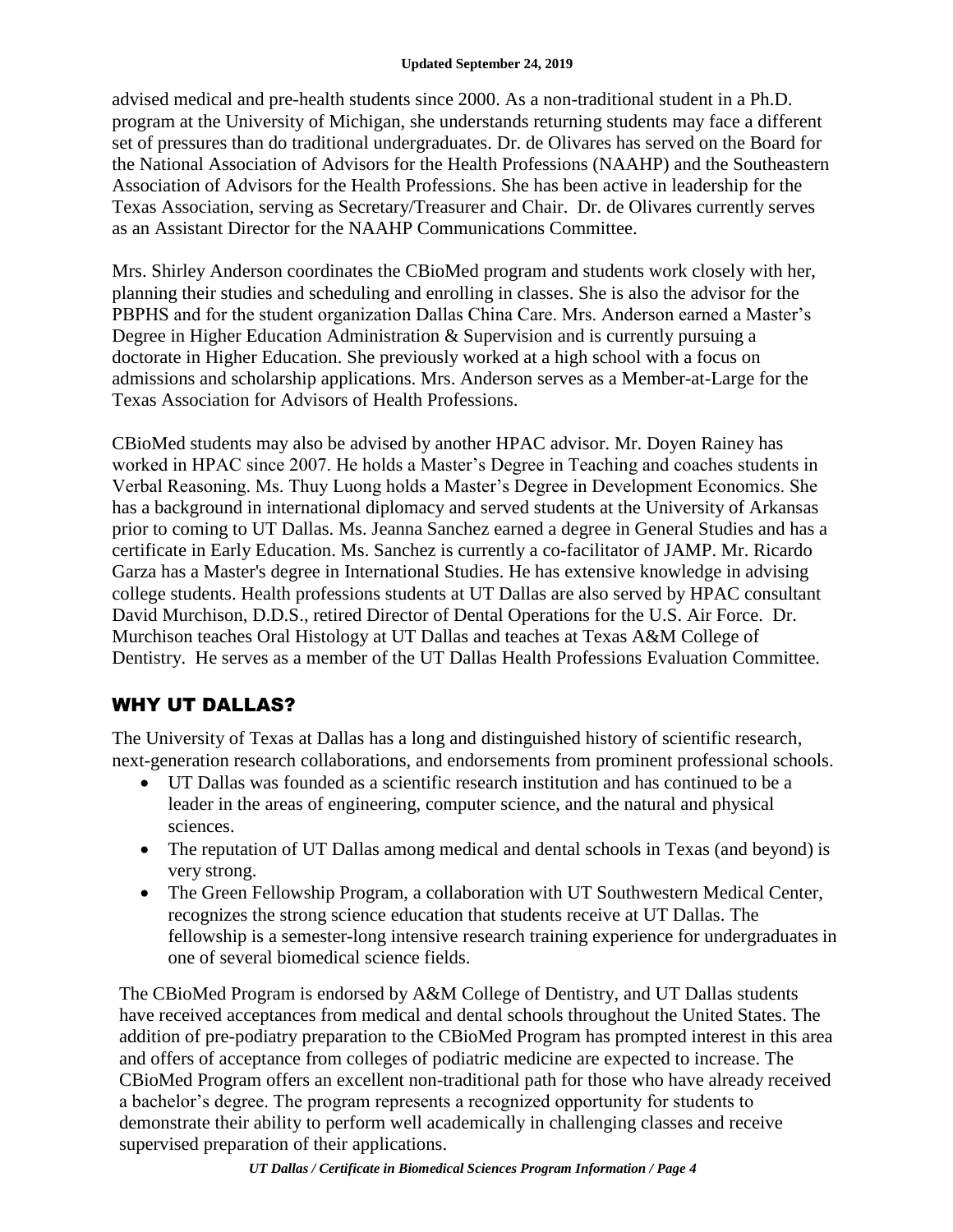## HEALTH PROFESSIONS ADVISING CENTER



The Health Professions Advising Center (HPAC) offers personalized pre-health advising through individual appointments and daily drop-in hours. HPAC also sponsors many seminars throughout the year on topics such as interviewing skills, personal statement writing, and application

completion. HPAC maintains a resource room/student lounge that can be used as a quiet study place. It is also available for study groups and student organization meetings.

In addition, HPAC offers a formal Health Professions Evaluation (HPE) process for current medical and dental school applicants. The HPE process provides guided assistance from HPAC advisors to students as they prepare their application materials. Included in the process are a general orientation to the application and admissions process and workshops on personal statement writing, interviewing skills, and application completion. The process also includes evaluative interviews with experienced UT Dallas faculty members, enabling students to hone their interview skills and obtain feedback on their strengths and weaknesses. The final part of the HPE process is a HPE Committee file review and the submission of students' letters of recommendation along with a detailed Committee letter. Many medical and dental schools prefer this type of evaluation.

### PROGRAM ADMISSION

Prospective students interested in enrolling in the Certificate in Biomedical Sciences Program will be considered for admission based on the following standards:

- met University admission requirements established for transfer undergraduate students;
- earned a bachelor's degree from a regionally accredited U.S. college or university;
- exhibited clear motivation for a career in a medicine, dentistry or podiatry (as evidenced by previous coursework, clinical exposure and/or a realistic plan for preparation);
- completed the CBioMed Program supplemental application; and,
- earned an undergraduate GPA of at least 2.75.

Note: Competitive applicants for the CBioMed Program should have completed, or be in the process of completing, an introductory sequence – for science majors – of chemistry, biology and physics.

Application for the program is through the *ApplyTexas* online application at *utdallas.edu/admissions*. Applicants should apply as:

- (1) Transfer, Undergraduate students in the
- (2) School of Natural Science and Mathematics and select the
- (3) Undergraduate Certificate in Biomedical Sciences.

Once a prospective student has applied to UT Dallas, s/he must complete the certificate program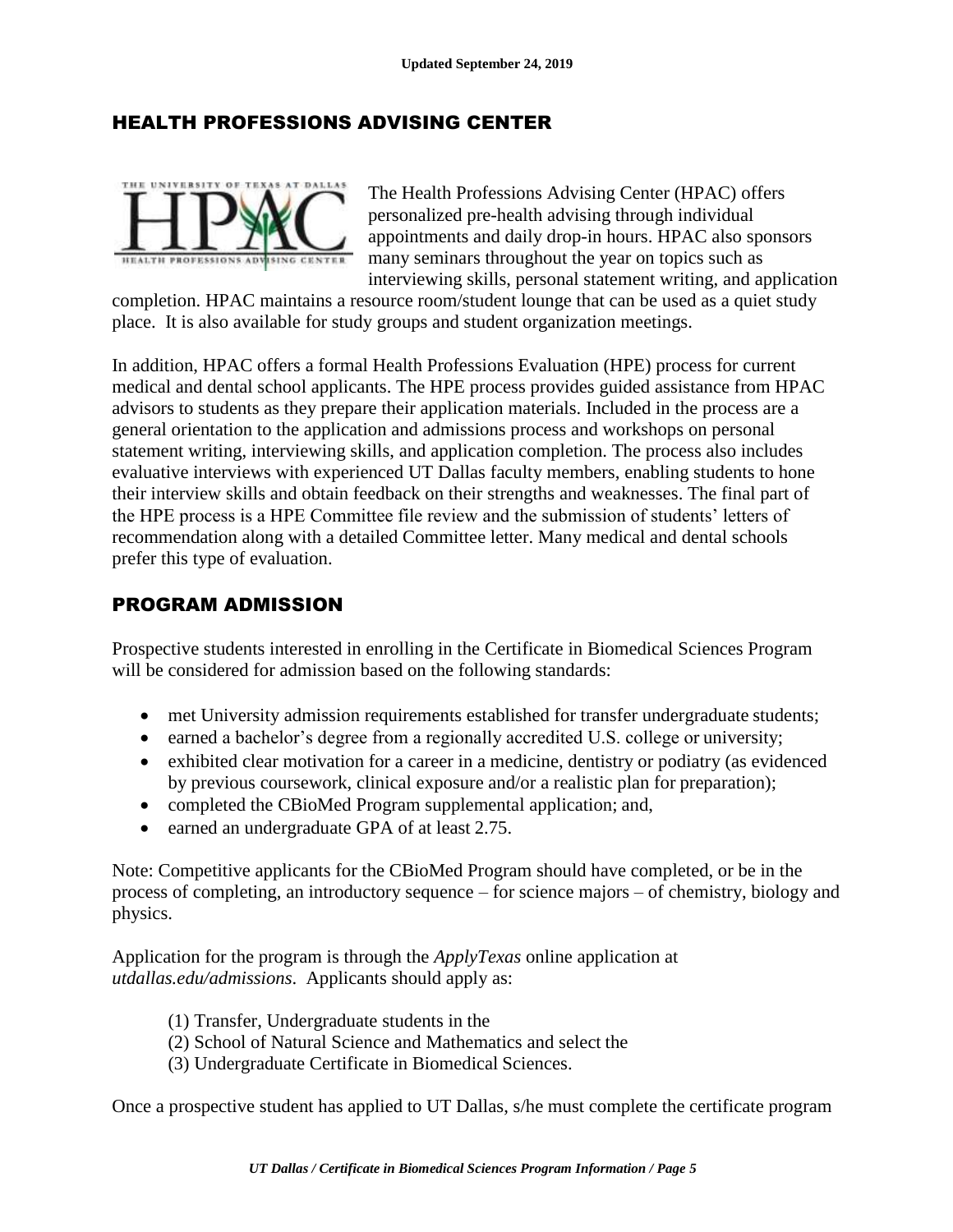supplemental application available on the HPAC website. This supplemental application enables the program director and coordinator to better assess motivation for entry into the certificate program and to understand how past academic experiences relate to an ability to succeed. Applicants should carefully consider their responses to questions posed in the supplemental application.

Students may enter the program in the Summer or Fall semester. Because positions for entering students are limited, individuals interested in the CBioMed Program are encouraged to apply early and to have their application materials complete well before the published deadlines. Also, admission is competitive; therefore, not all applicants meeting the admissions requirements will be admitted. The deadline for the application is end of business hours on **Friday, February 14, 2020**, although review of applications will be done on a rolling basis. Applications received after the deadline will be rejected. If you have questions after reading the booklet and reviewing the supplemental application, please contact Mrs. Shirley Anderson.

## PROGRAM REQUIREMENTS

Requirements for completion of the Certificate in Biomedical Sciences Program include:

- A minimum of 24 post-baccalaureate undergraduate credit hours of approved courses at UT Dallas.
- Of the 24 credit hours completed toward the certificate, a minimum of 9 credit hours must be HPAC advisor approved upper-division science courses.
- In addition to the science courses, students must complete at least one course with content covering health disparities, professionalism, and/or ethics (see *elective courses*  listed below).
- Completion of all admission pre-requisite courses for the health profession schools to which the student will be applying.
- A UT Dallas post-baccalaureate grade point average of at least 3.30.
- Evidence of at least 50 clock hours of approved clinical, community service and/or research activities documented according to program standards (see *Requirements* listed below).
- Completion of the Health Professions Evaluation (HPE) Process and recommendation by the HPAC Advisory Committee.

The certificate program is designed for students who are preparing for entrance into a medical, dental or podiatry school. Optimally, students will participate on a full-time basis in order to reflect their ability to succeed in a science-orientated academic program with heavy course loads. While the program is designed to be completed in one year, an additional year or more of activities and classes may be required to prepare a competitive application. A variety of resources exist that can help you plan. We encourage career changers and those who seek to enhance their credentials to talk with health professions advisors at the undergraduate institution where they earned a degree. Additionally, t*he Health Professions Admissions Guide* is another resource. It is published by the National Association of Advisors for the Health Professions (NAAHP) and updated on a regular basis.

Depending on a student's previous science coursework (including number of courses taken,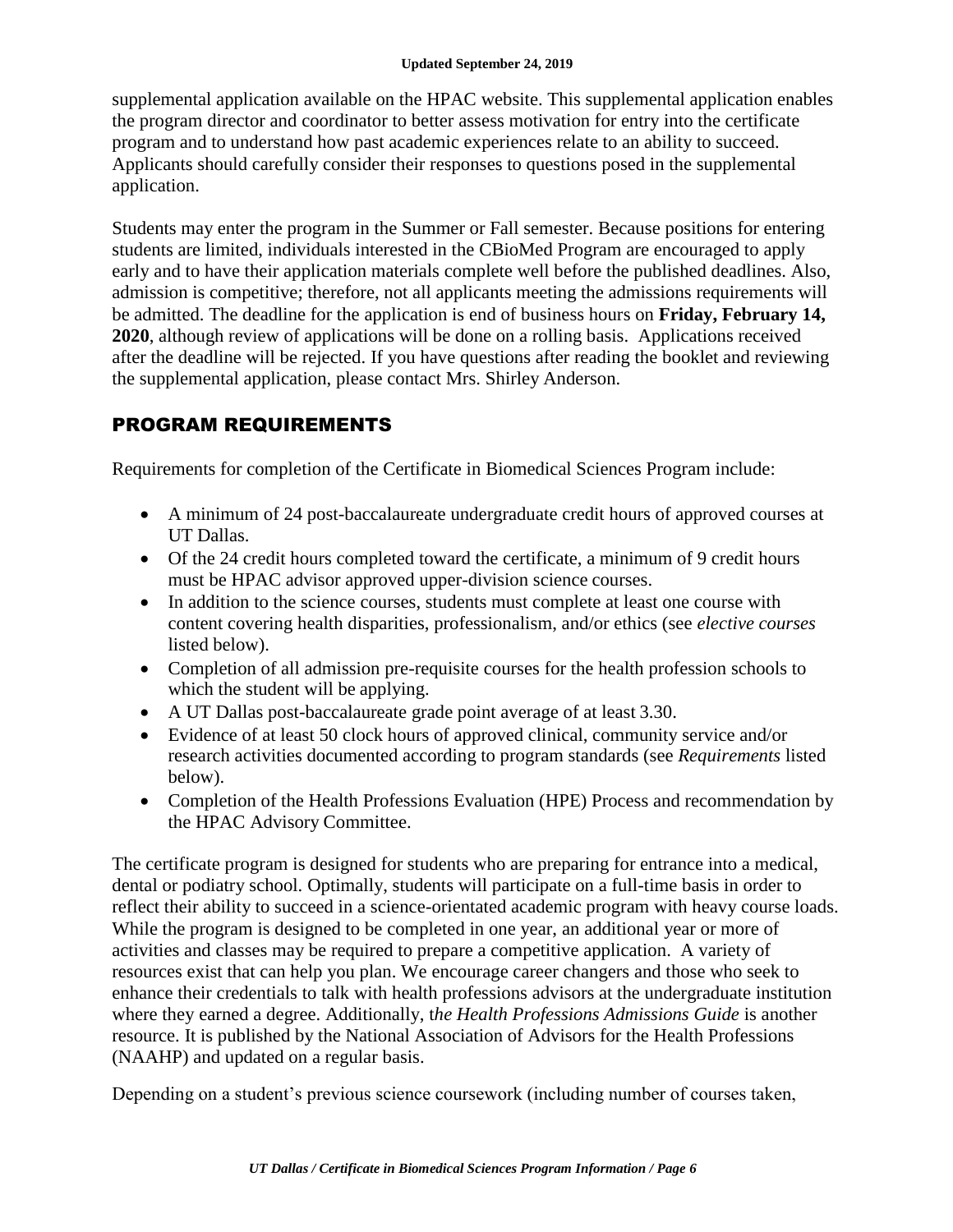when those were taken, and performance in such courses) as well as pre-professional experiences, putting together a competitive application could include preparatory coursework at a community college (prior to advanced certificate program work at UT Dallas), work in a research laboratory (after earning the Certificate), and/or experience working or volunteering in a clinical setting. Application to medical, dental or podiatry schools is an involved process. The application is submitted typically a year prior to the planned date of entry to the health profession school.

| <b>Sample Timeline for 2022 Entry</b>                                                                                                                                                                                                                                                  |  |  |  |
|----------------------------------------------------------------------------------------------------------------------------------------------------------------------------------------------------------------------------------------------------------------------------------------|--|--|--|
| JULY AUG SEPT OCT NOV<br>JUNE<br><b>MAY</b><br>DEC<br>JAN FEB<br><b>MARCH</b><br><b>APRIL</b>                                                                                                                                                                                          |  |  |  |
| Begin May 2021 through June $\longrightarrow$ (TMDSAS application closes Oct 1)                                                                                                                                                                                                        |  |  |  |
| Target June 15 2021 to submit primary application                                                                                                                                                                                                                                      |  |  |  |
| Work on secondary applications                                                                                                                                                                                                                                                         |  |  |  |
| Interview invitations -- late July 2021 through March 2022                                                                                                                                                                                                                             |  |  |  |
| <b>Interviews</b><br><u> 1989 - Johann Stein, mars ann an t-Amhainn an t-Amhainn an t-Amhainn an t-Amhainn an t-Amhainn an t-Amhainn a</u>                                                                                                                                             |  |  |  |
| Notification of acceptance can begin Oct 15 2021 for Fall 2022                                                                                                                                                                                                                         |  |  |  |
| Notification of acceptance continues $\longrightarrow$                                                                                                                                                                                                                                 |  |  |  |
| Note: There are some variations among dental schools regarding application deadlines and notifications.<br>The timeline also varies somewhat between TMDSAS and AMCAS schools, as well as for colleges of podiatric<br>medicine. Always check directions on the application websites!! |  |  |  |

## PROGRAM COURSE INVENTORY

A variety of classes are available to students, depending on their particular needs and previous experience in undergraduate science courses. Students in the program take courses with other undergraduate students and with the same faculty members. This structure is important because the rigor of the UT Dallas undergraduate curriculum is well known.

HPAC advisors work with students to develop a curricular plan that is based on their individual circumstances, including past academic history and career goals. Courses that may be included to fulfill the certificate program requirements are listed below. *Not all courses are taught every semester. Students are required to work with an HPAC advisor in order to plan their curriculum for the program.*

Biology BIOL 3101 – Classic and Molecular Genetics Workshop BIOL 3102 – Eukaryotic Molecular & Cell Biology Workshop BIOL 3161 – Biochemistry Workshop I BIOL 3162 – Biochemistry Workshop II BIOL 3301 – Classical and Molecular Genetics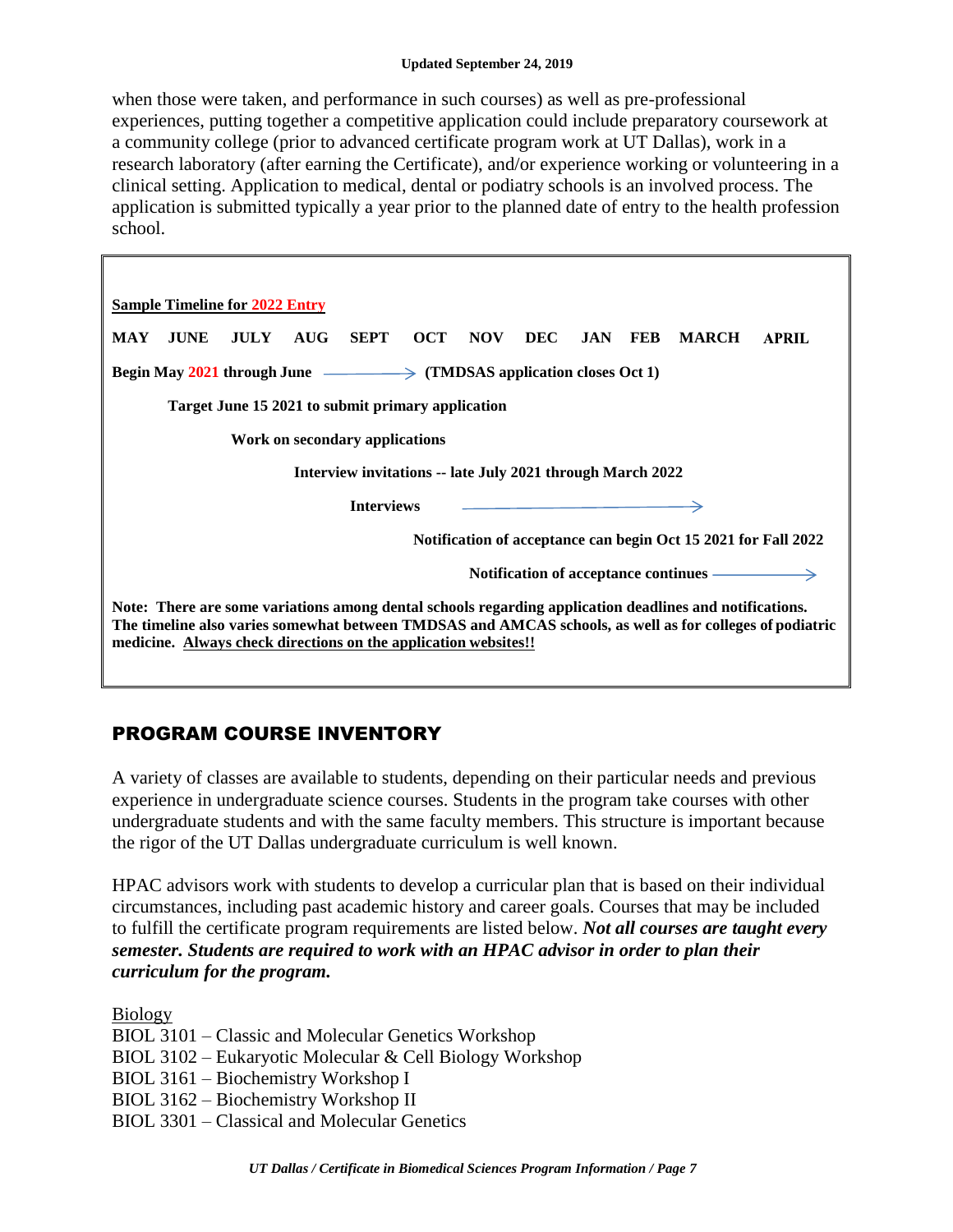- BIOL 3302 Eukaryotic Molecular and Cell Biology
- BIOL 3303 Introduction to Microbiology
- BIOL 3318 Forensic Biology
- BIOL 3335 Microbial Physiology
- BIOL 3357 Mammalian Physiology with Lab
- BIOL 3361 Biochemistry I
- BIOL 3362 Biochemistry II
- BIOL 3370 Exercise Physiology
- BIOL 3380 Biochemistry Laboratory
- BIOL 3455 Anatomy & Physiology I with Lab
- BIOL 3456 Anatomy & Physiology II with Lab
- BIOL 4315 Genes, Disease & Therapeutics
- BIOL 3V20 General Microbiology with Lab
- BIOL 4341 Genomics
- BIOL 4345 Immunobiology
- BIOL 4350 Medical Microbiology
- BIOL 4353 Molecular Biology with HIV/AIDS
- BIOL 4366 Molecular Biology of Cancer
- BIOL 4385 Oral Histology

**Chemistry** 

- CHEM 2123 Introductory Organic Chemistry Lab I
- CHEM 2125 Introductory Organic Chemistry Lab II
- CHEM 2323 Introductory Organic Chemistry I
- CHEM 2325 Introductory Organic Chemistry II
- CHEM 2401 Introductory Quantitative Methods in Chemistry
- CHEM 3321 Physical Chemistry I
- CHEM 3322 Physical Chemistry II

Neuroscience

- NSC 3361 Introduction to Neuroscience
- NSC 4352 Cellular Neuroscience
- NSC 4351 Medical Neuroscience
- NSC 4354 Integrative Neuroscience
- NSC 4356 Neurophysiology
- NSC 4358 Neuroscience of Pain
- NSC 4359 Cognitive Neuroscience
- NSC 4363 Neuropharmacology
- NSC 4366 Neuroanatomy
- NSC 4367 Developmental Neurobiology
- NSC 4373 Sensory Neuroscience
- NSC 4385 Neuropsychology

#### Physics

PHYS 3317 – Physics of the Human Body

PHYS 3330 – Numerical Methods in Physics & Computational Techniques

#### **Statistics**

STAT 2332 – Statistics for the Life Sciences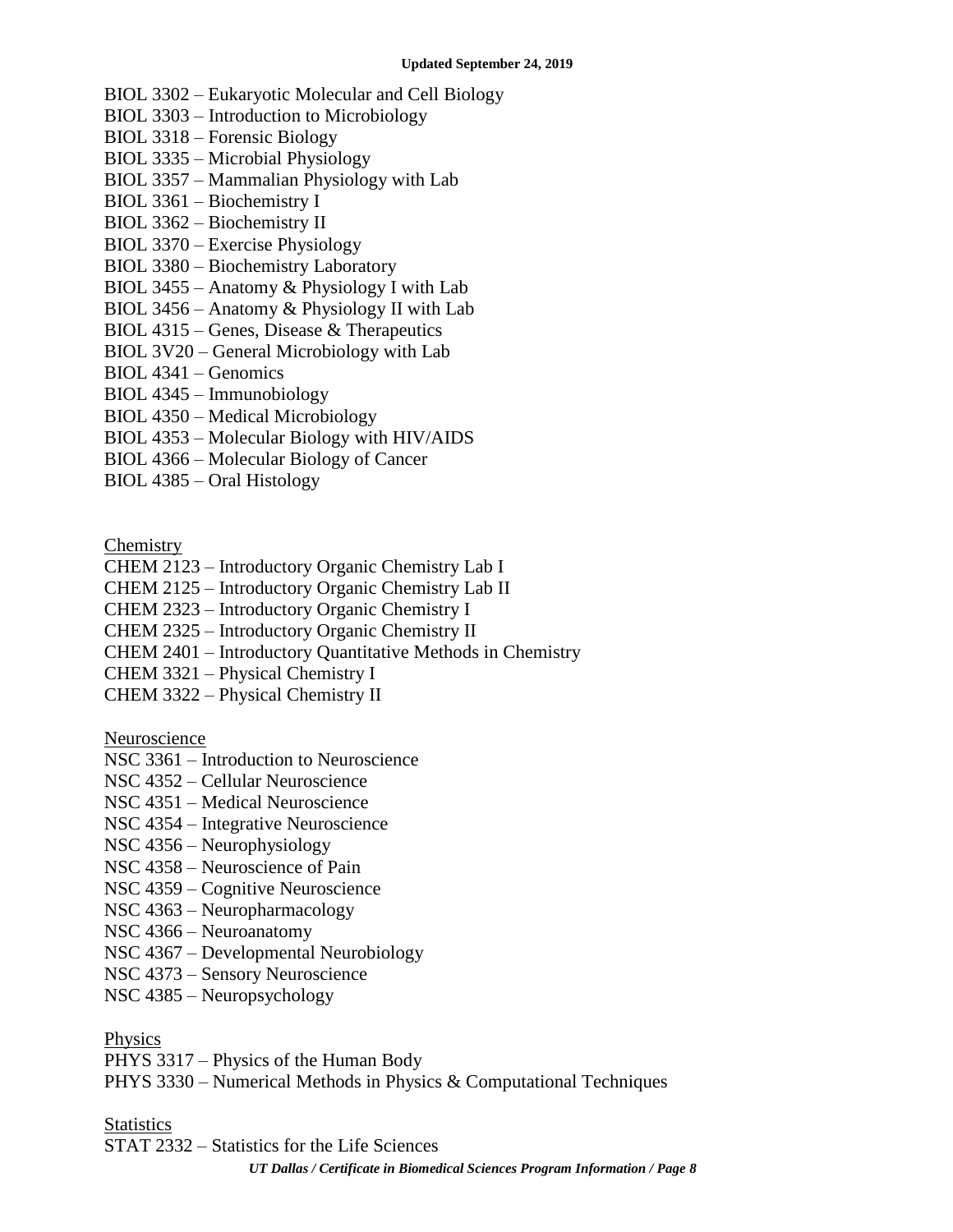Note: Other statistics courses have been approved by TMDSAS schools and may be acceptable elsewhere. A list of these courses is available on the TMDSAS website and from HPAC. Because of science content and topical relevance, a few other UT Dallas courses may count toward the science credit hours for the certificate program. These courses include: ISIS 3309, Dental Anthropology; ISIS 2308, Bones, Bodies and Disease; GEOG 3357, Spatial Dimensions of Health and Disease; and GEOS 3124, Geology and Human Health. Courses not on the above list may not meet requirements for the CBioMed Program. **Students must check with an HPAC advisor prior to altering an approved course schedule.** Up to 3 hours of teaching assistant or research credit courses may be accepted toward course requirements, depending on an individual's prior coursework and experience; however, approvals for such credit are rare. Research credit may, however, be used for up to 25 hours of the required clinical/community service/research activities.

#### **Health Disparities, Professionalism and Ethics**

All certificate students are required to take, as a part of their program curriculum, a class covering topics in health disparities, professionalism and/or ethics. Many professors at UT Dallas have a strong connection to issues in healthcare through professional practice, extended work with diverse populations, and/or research. Their courses draw from direct experience and allow students to explore issues they will likely confront as health care professionals.

#### **Elective Courses**

Relevant elective courses may also be included in a student's certificate program curriculum. These courses could serve as important elective credits and supplement the student's application to professional school. Elective courses are found in a variety of departments around the University. Offerings vary from semester to semester and may include:

HMGT 4301 – Introduction to Healthcare Management ECON 3330 – Economics of Health GEOG 3357 – Spatial Dimensions of Health and Disease GST 4325 – Motherhood and the Technological Womb HIST 3328 – History and Philosophy of Science and Medicine HLTH 1100 – Career Exploration for the Health Professions HLTH 1322—Human Nutrition HLTH 3101—Medical Terminology HLTH 3300 – Pre-Health Professional Development HLTH 3305—U.S. Healthcare System HLTH 4380 – Special Topics in Healthcare ISIS 2308—Bones, Bodies and Disease PHIL 4380—Philosophy of Medicine PSY 4346 – Human Sexuality PSY 4328—Health Psychology SOC 4369 – Public Health and Society SOC 4372—Health and Illness

SPAN 3341—Medical Spanish

## REQUIREMENTS FOR CLINICAL, COMMUNITY SERVICE AND/OR RESEARCH EXPERIENCE

Each Biomedical Sciences Certificate program student must document 50+ hours of research, community service and/or clinical exposure. An HPAC advisor must approve the 50 hours. The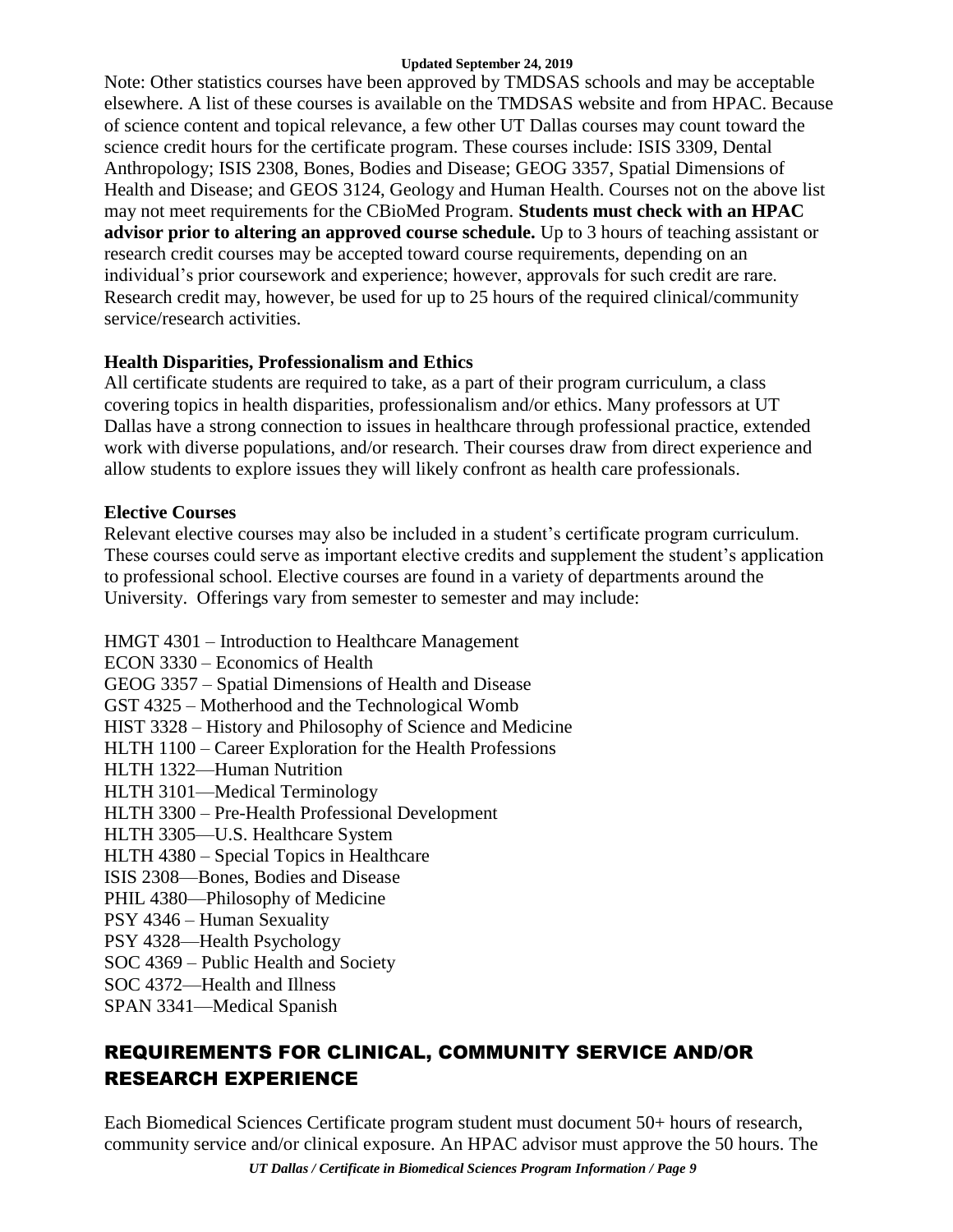combination of service, clinical and research experience included in a student's program plan depends on his/her background. The experiences, however, must adhere to the following guidelines.

- Up to 25 hours of service activities will be counted toward fulfilling requirements. Students are encouraged to participate in a variety of activities at different locations. Engagement in the community is an important part of demonstrating a disposition for service and provides opportunities to gain understanding outside one's social or cultural group.
- All 50 hours in a clinical setting may be counted toward requirements, if that 50 hours includes a community service component and enhances a student's knowledge of professional practice. For example, a student may volunteer at a community clinic in an underserved area, interacting with patients, physicians, nurses, dentists and health care staff.
- Up to 25 hours of research may be counted towards program requirements.
- Up to 25 hours of paid clinical or research experience may be counted toward program requirements.

Research, service and clinical hours above the 50-hour minimum are encouraged, and could certainly improve candidacy for professional school. Pre-dental students should plan to have at least 100 hours of documented clinical experience/observations prior to application to dental school. If you have further questions, please speak to a HPAC advisor.

The Dallas-Fort Worth metropolitan area provides many opportunities for students to involve themselves in clinical activities. Students are required to arrange their own experiences, but encouraged to seek advice and suggestions from HPAC staff. Hospital volunteer programs, physician or dentist shadowing, and health-related community service projects are the most frequent ways that students fulfill this requirement.

## PROGRAM GRADUATION PROCEDURES

Students must initiate the process for graduation from the certificate program. The Certificate Graduation Checklist is included in the Appendix to this document and is also available on the UT Dallas HPAC website. During the last semester in which they wish to take classes, students should submit a completed Checklist to the HPAC office. The CBioMed coordinator will then validate that the student has completed all program requirements and, assuming such, send official notification to the Registrar's Office indicating completion. Achievement of the certificate will be noted on the transcript and the student will receive a printed certificate by mail. Certificate program graduates are not eligible to participate in the University's commencement ceremony.

Once the student has completed the CBioMed Program and the Registrar's Office has been notified, the student will not be able to register for future semesters unless s/he reapplies to the University in a degree program or as a non-degree-seeking student. Students with questions about attainment of the Certificate and registering for additional classes should speak with the CBioMed program coordinator or director.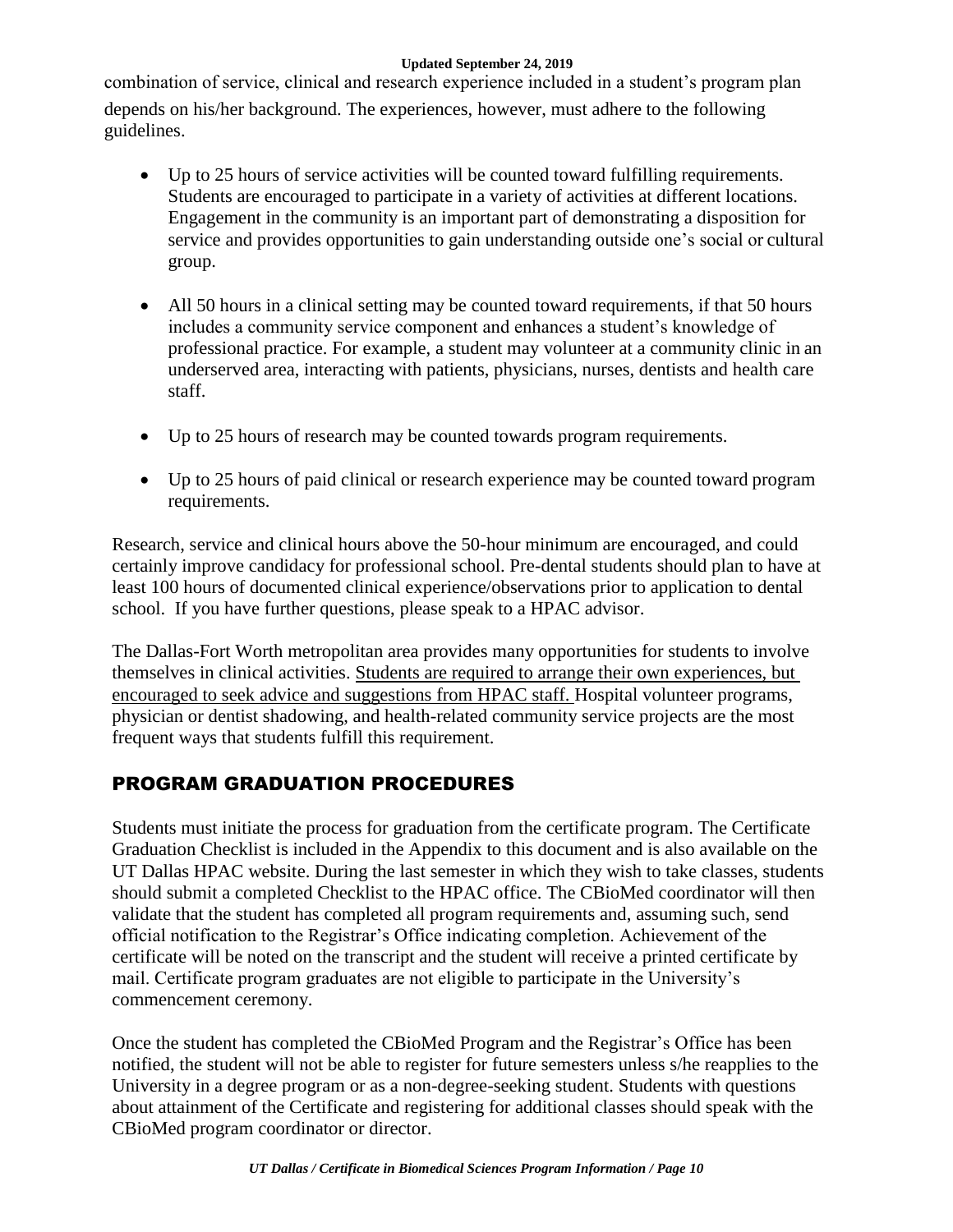### PROGRAM COST

There are no costs related to the program outside of tuition, necessary course-related fees, and applicable University wide fees. The most current tuition and fee structure can be found at *<http://www.utdallas.edu/bursar/>*

## SELECTED FACULTY PROFILES

Among the many fine faculty members at UT Dallas, students benefit from a number of faculty members who bring the perspective of their clinical training and experience to the undergraduate classroom. These faculty members are frequently cited by students as excellent instructors and mentors.



#### F**orney Fleming, M.D., M.B.A.**

M.D., University of Texas Medical Branch, Galveston M.B.A., University of Houston

Dr. Fleming is the director of the master's degree program in healthcare management (through the UT Dallas School of Management). He brings to UT Dallas not only decades of experience as a practicing physician but also years of understanding from running hospital committees, training future

doctors and managing his practice in orthopedic surgery. Dr. Fleming teaches two healthcare management classes and says one of the best parts about teaching is the opportunity to learn from the students.



#### **Ruben Ramirez, M.D., Ph.D.**

M.D., Universidad Autonoma de Nuevo Leon Ph.D., Cell Regulation, UT Southwestern Medical Center, Dallas

Dr. Ramirez brings a clinical focus to the classes he teaches which include *Biology II*, *Medical Microbiology*, and *Anatomy and Physiology I*. His

major research interest focuses on the investigation of molecular events required for cancer progression.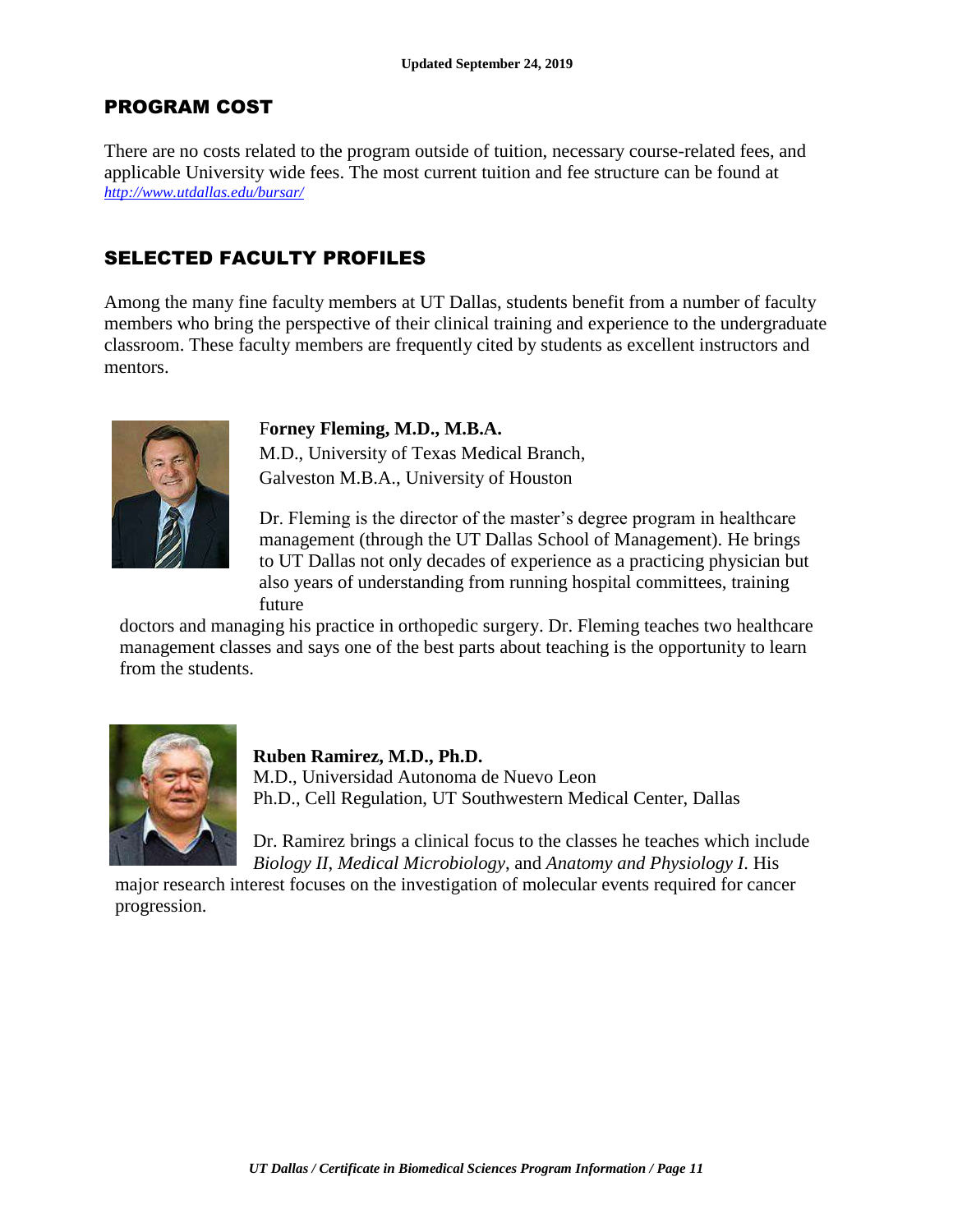

**David Murchison, D.D.S., M.S.**  D.D.S., Baylor College of Dentistry M.M.S., St. Francis University B.S., University of Arkansas

Dr. Murchison teaches *Oral Histology* and advises pre-dental students at UT Dallas. He is a retired colonel from the U.S. Air Force where he served as Director of Dental Operations. Dr. Murchison recently was appointed as the Civilian Consultant to the U.S. Air Force Dental Operation in the area of Restorative Materials and Practices.

### **Uma Srikanth, Ph.D.**

Ph.D., Cell and Molecular Biology, University of Texas at Dallas

Dr. Srikanth pursued clinical research at UT Southwestern Medical Center in the field of Familial Amyotrophic Lateral Sclerosis. She returned to her Alma Mater in 2008 as a teaching faculty. She has been teaching both undergraduate and graduate students since her return. Dr. Srikanth currently teaches Modern Biology (2311), Eukaryotic Molecular and Cell

Biology (Undergraduate  $-3302$  and graduate  $-6356$ ), Molecular Neuropathology (an elective course for seniors (4356) and graduate students (6343/6344)). Dr. Srikanth enjoys teaching and interacting with her students.

## MCAT or DAT PREPARATION COURSES

UT Dallas has an agreement with Princeton Review to offer test prep classes on the university campus. Additional cost is required from the student and paid directly to the sponsoring company although students realize substantial savings for taking the UT Dallassponsored courses. Information on Princeton Review courses is available in the HPAC Office, the Resource Room and through special promotional events offered by Princeton Review.

Students may also choose to take a course from another company, such as Kaplan Admissions and Test Prep, or prepare their own study plan using other resources like those available through AAMC. Students are encouraged to choose the plan that best meets their needs. Questions regarding prep courses at UT Dallas should be forwarded to the HPAC office at 972-883-6767.

## POST-BACCALAUREATE PRE-HEALTH SOCIETY

The Post-Baccalaureate Pre-Health Society (PBPHS) at UT Dallas was founded as an organization for students who, after having earned a degree, find themselves resuming their academic career in order to be a doctor, dentist, or other health professional. PBPHS is dedicated to helping students achieve academic success as well as providing volunteer opportunities, great friends, and a social life for those that are too busy to really have one.

PBPHS members participate in a variety of events. They have regular meetings during which members discuss their experiences both in and out of the classroom. There are also social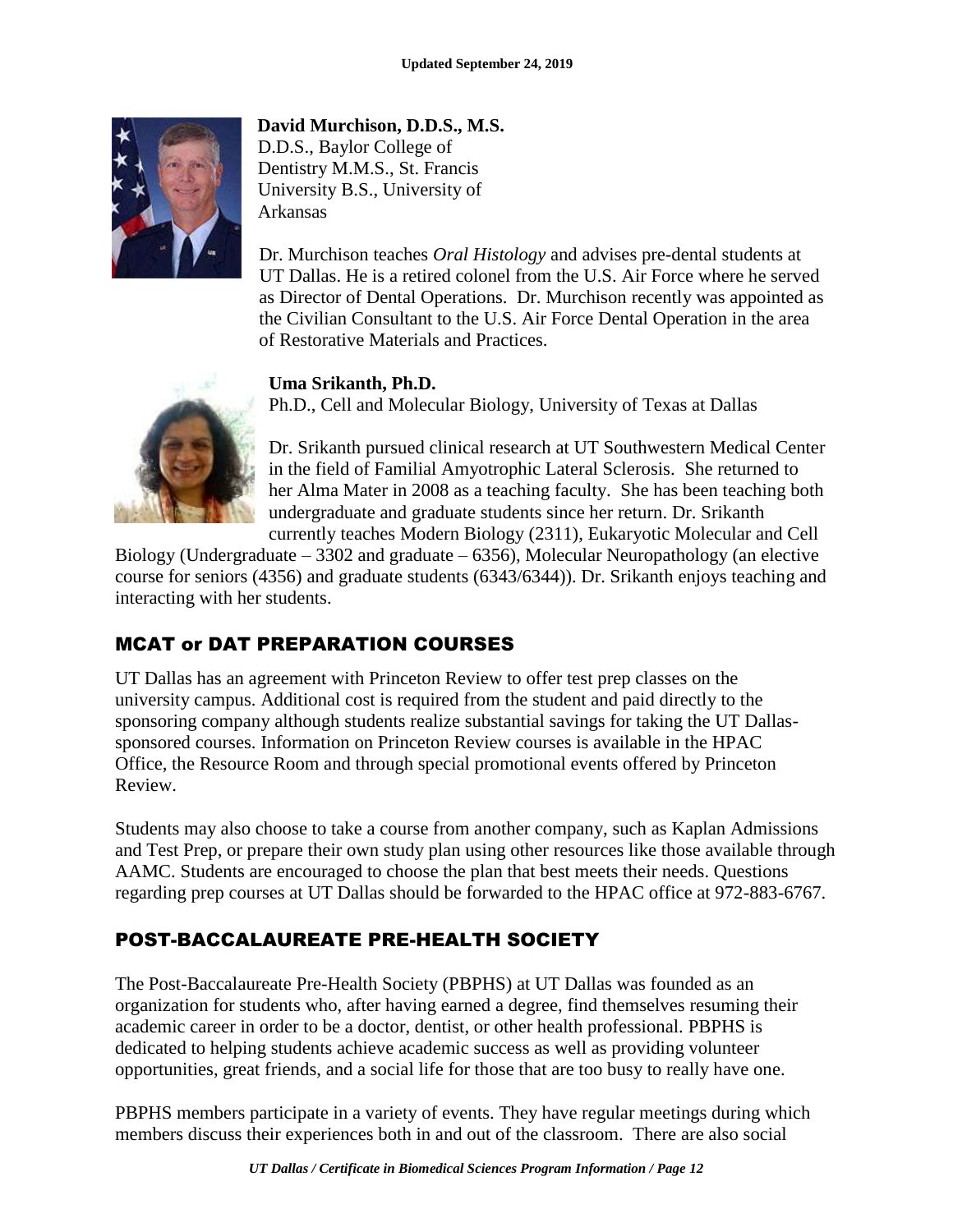gatherings where members can relax, become better acquainted, and bring their spouse or significant other. The organization hosts a town hall meeting every semester with HPAC advisors. In addition to those gatherings, PBPHS collaborates with traditional student organizations geared toward the health professions. Together these organizations bring representatives from medical, dental, and other health profession schools to campus allowing students to get a first-hand idea of what is expected during the admissions process and after acceptance. Finally, the PBPHS is committed to finding and organizing worthwhile community service events.

Admitted students in the CBioMed program are encouraged to visit the PBPHS website: <http://utdallas.orgsync.com/org/pbphs> for more information about the student organization and upcoming events.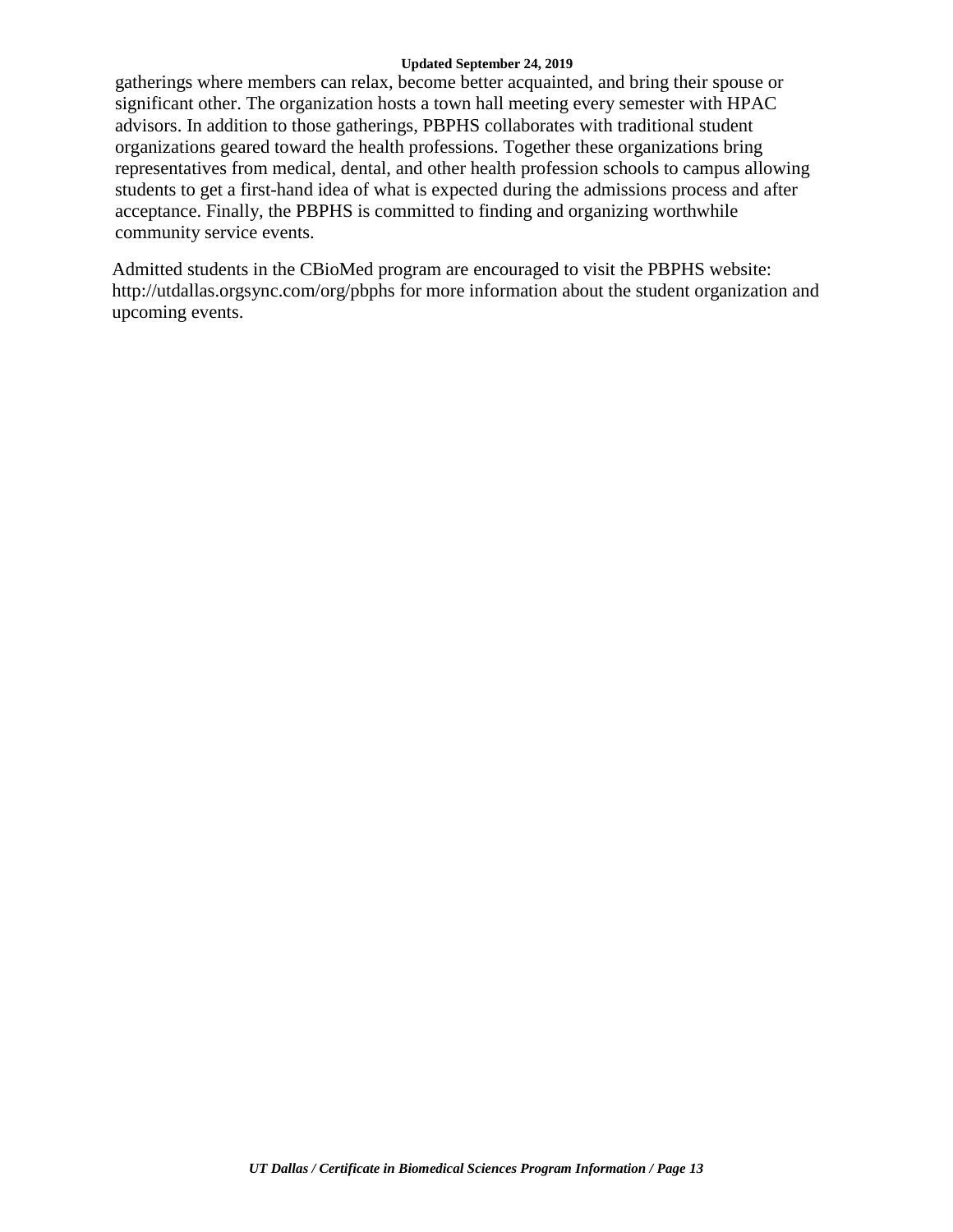

## **Documents Appendix**

Document 1 / Sample Course Plan / Page 15

Document 2 / Individualized Program Planning Form / Page 16

Document 3 / Clinical Observation and Clinical Volunteer Experience Form / Page 18

Document 4/ Research Experience Form / Page 19

Document 5 / Community Service Volunteer Form 20

Document 6 / Certificate Program Graduation Checklist / Page 21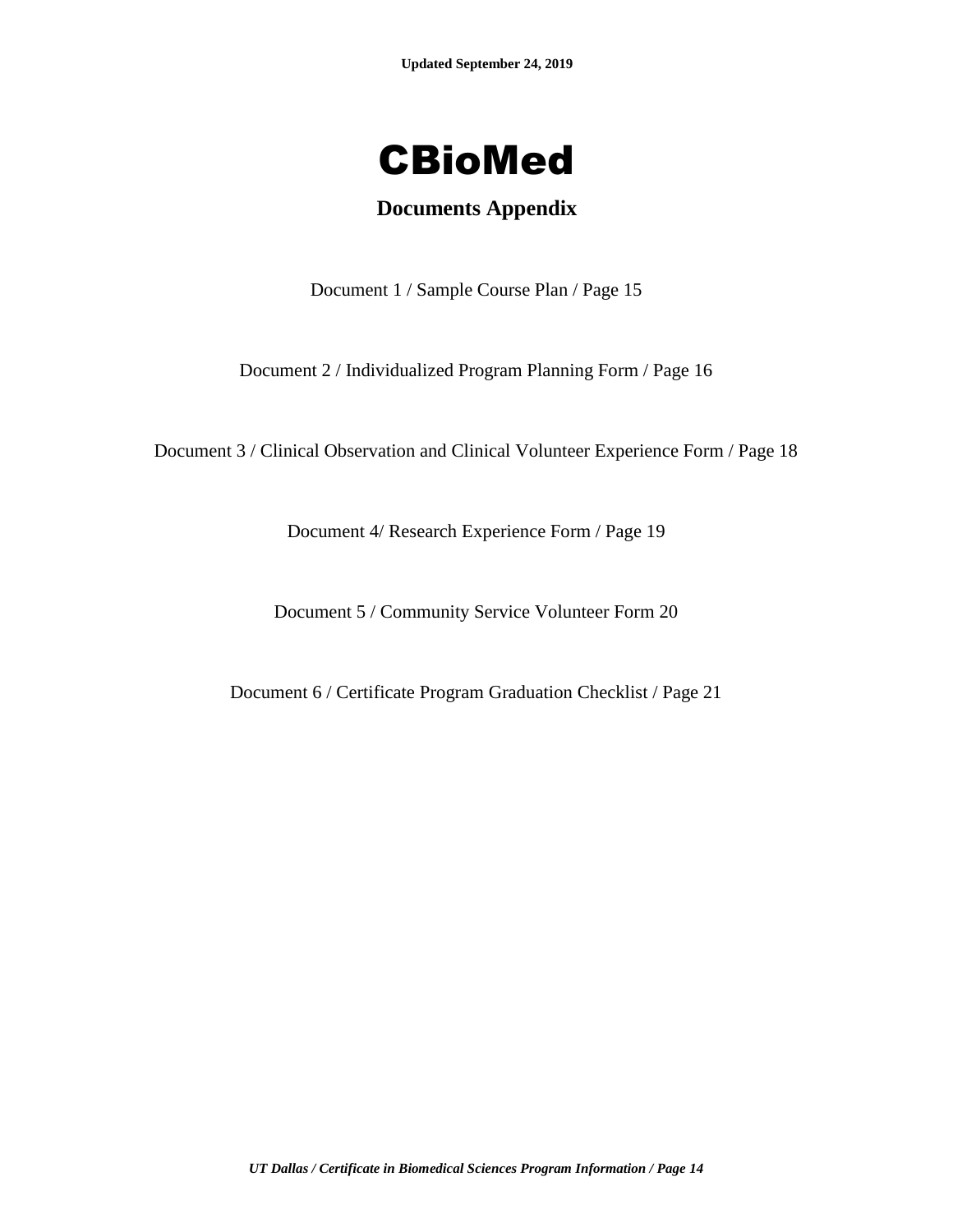## THE UNIVERSITY OF TEXAS AT DALLAS<br>HEALTH PROFESSIONS ADVISING CENTER

## **CBioMed – Sample Course Plans**

The Certificate in Biomedical Sciences Program is optimally completed in one year through fulltime enrollment. Below are two *suggested* course plans. These plans assume completion, at a U.S. accredited undergraduate institution, of general chemistry, biology, physics and organic chemistry course sequences (for science majors). Individual students, with the guidance of a UT Dallas pre-health advisor, may develop alternative plans based on their own needs, prior coursework, interests, goals, summer plans, and course availability.

#### **PRE-DENTAL FALL SEMESTER ENTRY**

| <b>Fall</b>                         |                 | Spring                                |          |
|-------------------------------------|-----------------|---------------------------------------|----------|
| BIOL 3161 Biochemistry Workshop I   | 1 <sub>hr</sub> | BIOL 3162 Biochemistry Workshop II    | 1 hr     |
| BIOL 3361 Biochemistry I            | 3 hrs           | BIOL 3362 Biochemistry II             | 3 hrs    |
| BIOL 3455 Anatomy & Physiology I    | 4 hrs           | BIOL 3456 Anatomy & Physiology II     | 4 hrs    |
| BIOL 4385 Oral Histology            | 3 hrs           | <b>BIOL 3V20 General Microbiology</b> | 4 hrs    |
| SOCI 4369 Public Health and Society | 3 hrs           | Elective                              | 3 hrs    |
| <b>STAT 2332</b>                    | 3 hrs           |                                       |          |
|                                     |                 |                                       |          |
|                                     | $17$ hrs        |                                       | $15$ hrs |

Take DAT sometime between March and mid-June

### **PRE-MEDICAL SUMMER SEMESTER ENTRY**

#### **Summer**

| BIOL 3455 Anatomy & Physiology I         | 4 hrs           |                                       |                  |
|------------------------------------------|-----------------|---------------------------------------|------------------|
| <b>STAT 2332</b>                         | 3 hrs           |                                       |                  |
|                                          | 7 hrs           |                                       |                  |
| Fall                                     |                 | Spring                                |                  |
| BIOL 3161 Biochemistry Workshop I        | 1 <sub>hr</sub> | BIOL 3162 Biochemistry Workshop II    | 1 <sub>hr</sub>  |
| BIOL 3361 Biochemistry I                 | 3 hrs           | BIOL 3362 Biochemistry II             | 3 hrs            |
| BIOL 3101 Classic & Molecular            |                 | <b>BIOL 4350 Medical Microbiology</b> | 3 hrs            |
| Genetics Workshop                        | 1 <sub>hr</sub> | <b>BIOL 3370 Exercise Physiology</b>  | 3 hrs            |
| <b>BIOL 3301 Classical and Molecular</b> |                 | NSC 3361 Introduction to Neuroscience | $3 \text{ hrs}$  |
| <b>Genetics</b>                          | 3 hrs           |                                       |                  |
| ECO 3300 Economics of Health             | $3 \text{ hrs}$ |                                       | $13 \text{ hrs}$ |
| HMGT 3301 Introduction to                |                 |                                       |                  |
| <b>Healthcare Management</b>             | 3 hrs           | Take MCAT between March and early-    |                  |
|                                          |                 | June                                  |                  |
|                                          | 14 hrs          |                                       |                  |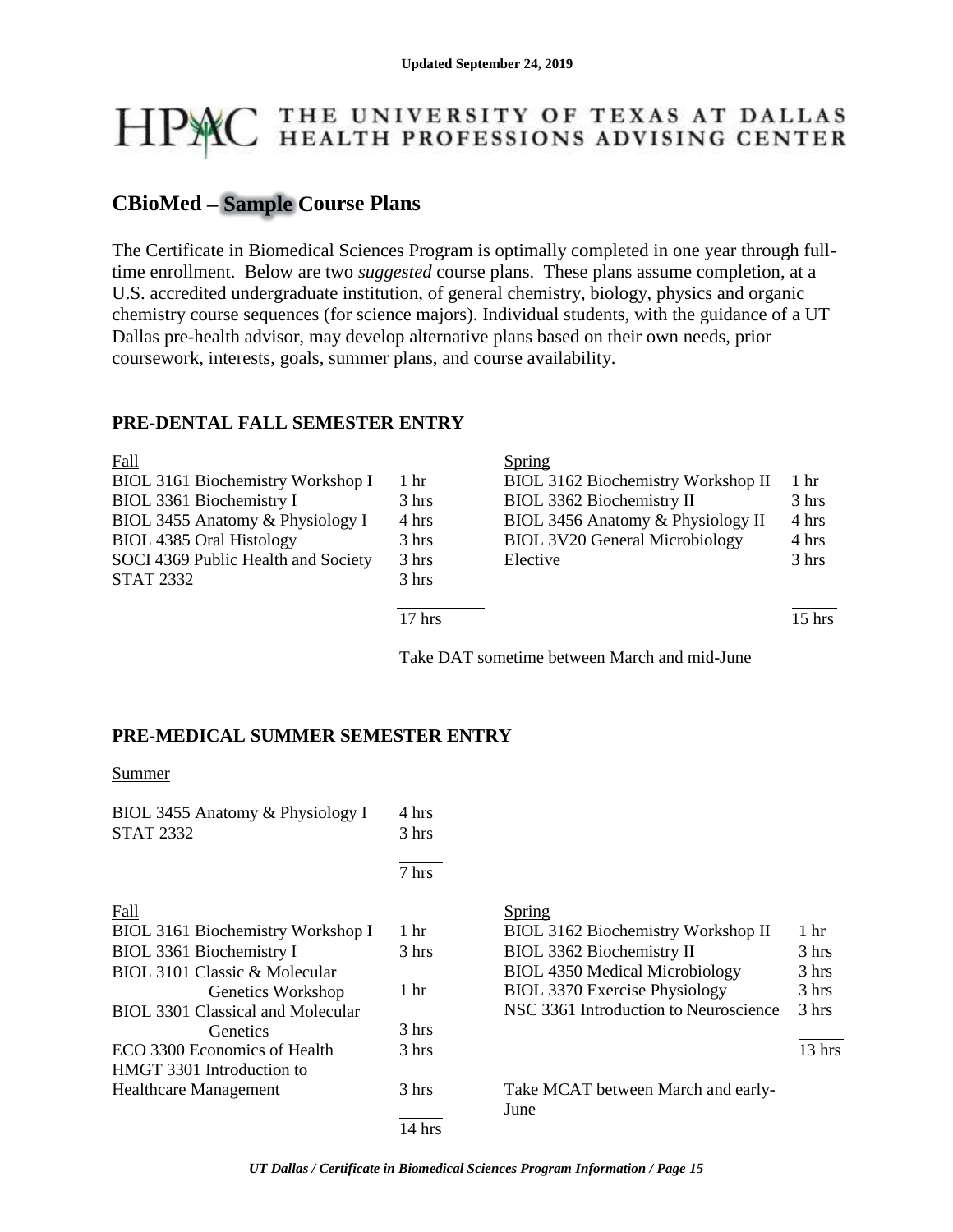## HPAC THE UNIVERSITY OF TEXAS AT DALLAS

#### **INDIVIDUAL STUDENT PLAN**

**Student Name**

**Health Profession seeking** 

Semester

| Course Prefix and Number | Course Name | Section | Hrs. |
|--------------------------|-------------|---------|------|
|                          |             |         |      |
|                          |             |         |      |
|                          |             |         |      |
|                          |             |         |      |
|                          |             |         |      |

Semester

| Course Prefix and Number | Course Name | Section | Hrs. |
|--------------------------|-------------|---------|------|
|                          |             |         |      |
|                          |             |         |      |
|                          |             |         |      |
|                          |             |         |      |
|                          |             |         |      |

Semester

| Course Prefix and Number | Course Name | Section | Hrs. |
|--------------------------|-------------|---------|------|
|                          |             |         |      |
|                          |             |         |      |
|                          |             |         |      |
|                          |             |         |      |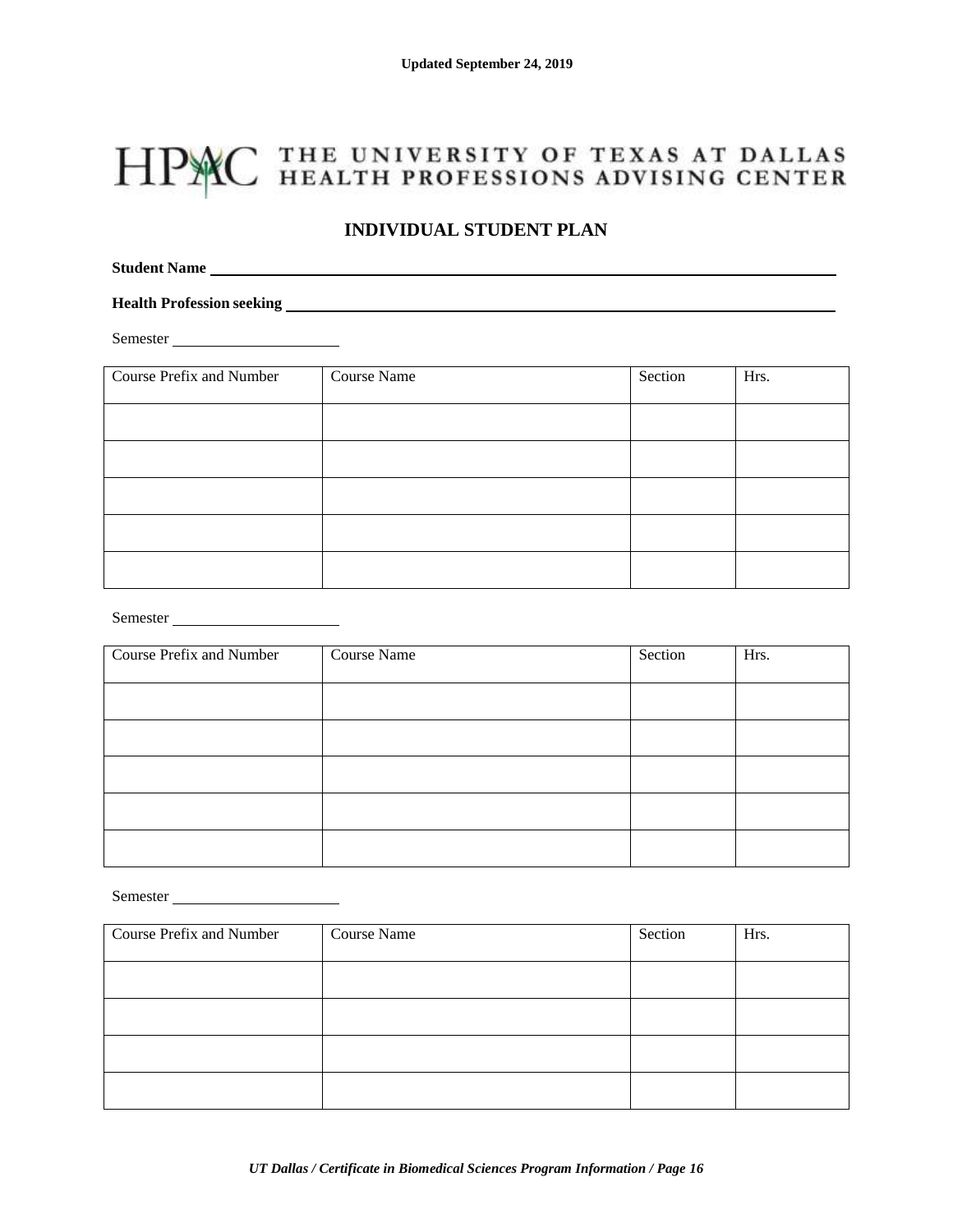#### SAMPLE SCHEDULE FORM

|        | Monday | Tuesday | Wednesday | Thursday | Friday | Saturday |
|--------|--------|---------|-----------|----------|--------|----------|
| 8:00   |        |         |           |          |        |          |
| 8:30   |        |         |           |          |        |          |
| 9:00   |        |         |           |          |        |          |
| 9:30   |        |         |           |          |        |          |
| 10:00  |        |         |           |          |        |          |
| 10:30  |        |         |           |          |        |          |
| 11:00  |        |         |           |          |        |          |
| 11:30  |        |         |           |          |        |          |
| 12:00  |        |         |           |          |        |          |
| 12:30  |        |         |           |          |        |          |
| 1:00   |        |         |           |          |        |          |
| 1:30   |        |         |           |          |        |          |
| 2:00   |        |         |           |          |        |          |
| 2:30   |        |         |           |          |        |          |
| $3:00$ |        |         |           |          |        |          |
| 3:30   |        |         |           |          |        |          |
| 4:00   |        |         |           |          |        |          |
| 4:30   |        |         |           |          |        |          |
| 5:00   |        |         |           |          |        |          |
| 5:30   |        |         |           |          |        |          |
| 6:00   |        |         |           |          |        |          |
| 6:30   |        |         |           |          |        |          |
| 7:00   |        |         |           |          |        |          |
| 7:30   |        |         |           |          |        |          |
| 8:00   |        |         |           |          |        |          |
| 8:30   |        |         |           |          |        |          |
| 9:00   |        |         |           |          |        |          |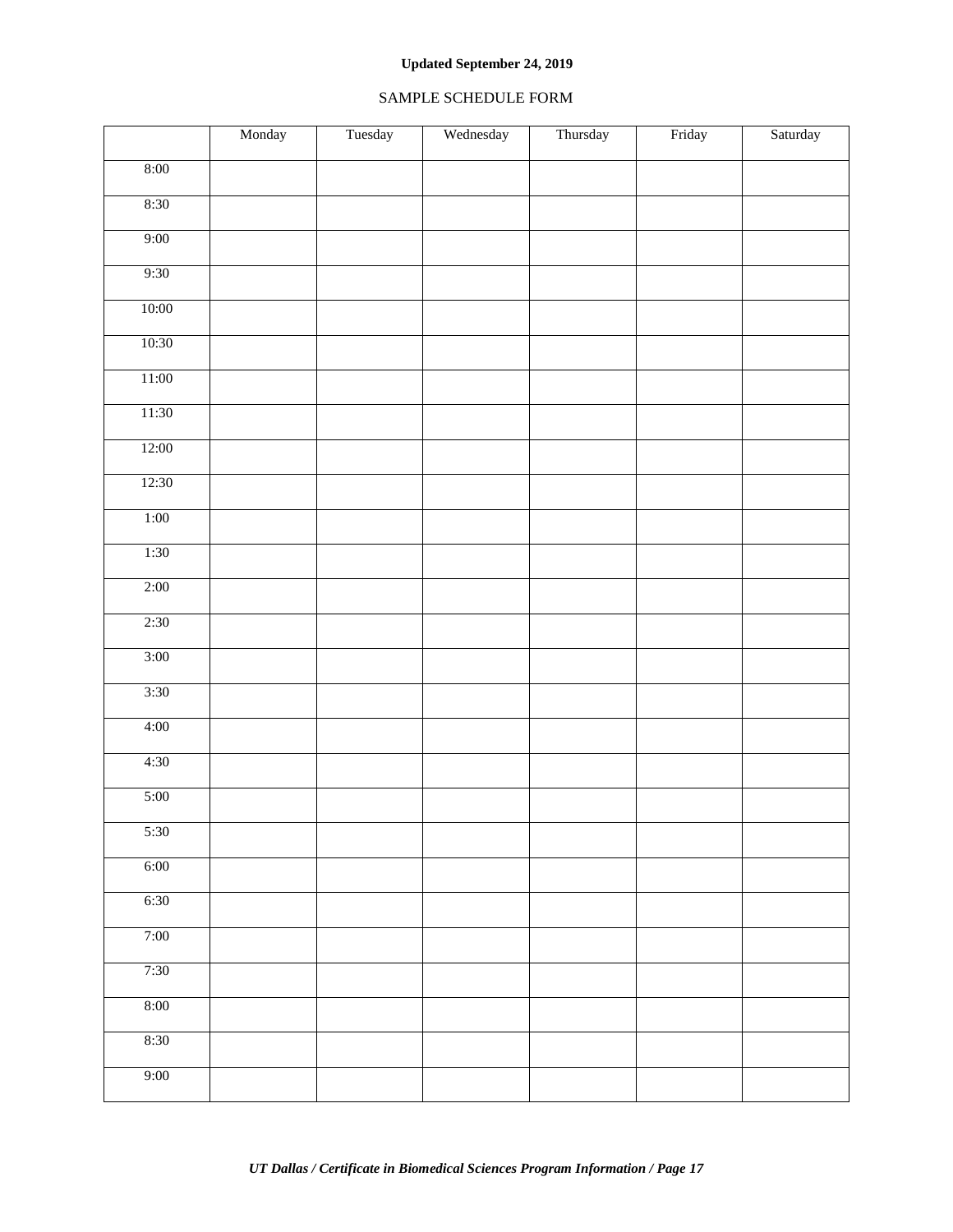## HPAC THE UNIVERSITY OF TEXAS AT DALLAS<br>HEALTH PROFESSIONS ADVISING CENTER

CBioMed / Certificate in Biomedical Sciences

## **Clinical Observation/Volunteer Experience Documentation**

| Student Name                                                                                                                                                                                                                           | Student ID_                |  |  | <u> 1980 - Johann Barn, mars ann an t-Aonaich an t-Aonaich an t-Aonaich an t-Aonaich an t-Aonaich ann an t-Aonaich</u> |
|----------------------------------------------------------------------------------------------------------------------------------------------------------------------------------------------------------------------------------------|----------------------------|--|--|------------------------------------------------------------------------------------------------------------------------|
|                                                                                                                                                                                                                                        |                            |  |  |                                                                                                                        |
| Name of person with whom or place where volunteer experience occurred (ex: physician, hospital, clinic, etc.):<br><u> 1989 - John Stone Barnett, skriuwer in de Fryske kampen in de ferske kampen in de ferske kampen in de ferske</u> |                            |  |  |                                                                                                                        |
| Name of supervisor/physician contains a state of supervisor of supervisor and state of supervisor $\frac{1}{2}$                                                                                                                        |                            |  |  |                                                                                                                        |
| Dates of experience:                                                                                                                                                                                                                   |                            |  |  |                                                                                                                        |
| Number of clock hours:                                                                                                                                                                                                                 |                            |  |  | hours per week month one day experience                                                                                |
| Total number of clock hours:                                                                                                                                                                                                           |                            |  |  |                                                                                                                        |
| Brief description of activities, including a statement about why you chose the activity and what was learned:                                                                                                                          |                            |  |  |                                                                                                                        |
|                                                                                                                                                                                                                                        |                            |  |  |                                                                                                                        |
|                                                                                                                                                                                                                                        |                            |  |  |                                                                                                                        |
|                                                                                                                                                                                                                                        |                            |  |  |                                                                                                                        |
|                                                                                                                                                                                                                                        |                            |  |  |                                                                                                                        |
|                                                                                                                                                                                                                                        |                            |  |  |                                                                                                                        |
|                                                                                                                                                                                                                                        |                            |  |  |                                                                                                                        |
|                                                                                                                                                                                                                                        |                            |  |  |                                                                                                                        |
|                                                                                                                                                                                                                                        |                            |  |  |                                                                                                                        |
|                                                                                                                                                                                                                                        |                            |  |  |                                                                                                                        |
|                                                                                                                                                                                                                                        |                            |  |  |                                                                                                                        |
| Signature Date Date Date                                                                                                                                                                                                               |                            |  |  |                                                                                                                        |
| Phone Email Email Email Email Email Email Email Email Email Email Allen Contract and Allen Contract and Allen Contract and Allen Contract and Allen Contract and Allen Contract and Allen Contract and Allen Contract and Alle         |                            |  |  |                                                                                                                        |
| <b>Certificate Program Approval:</b>                                                                                                                                                                                                   | Approved Number of Hours _ |  |  |                                                                                                                        |
|                                                                                                                                                                                                                                        |                            |  |  |                                                                                                                        |
|                                                                                                                                                                                                                                        |                            |  |  |                                                                                                                        |

*UT Dallas / Certificate in Biomedical Sciences Program Information / Page 18*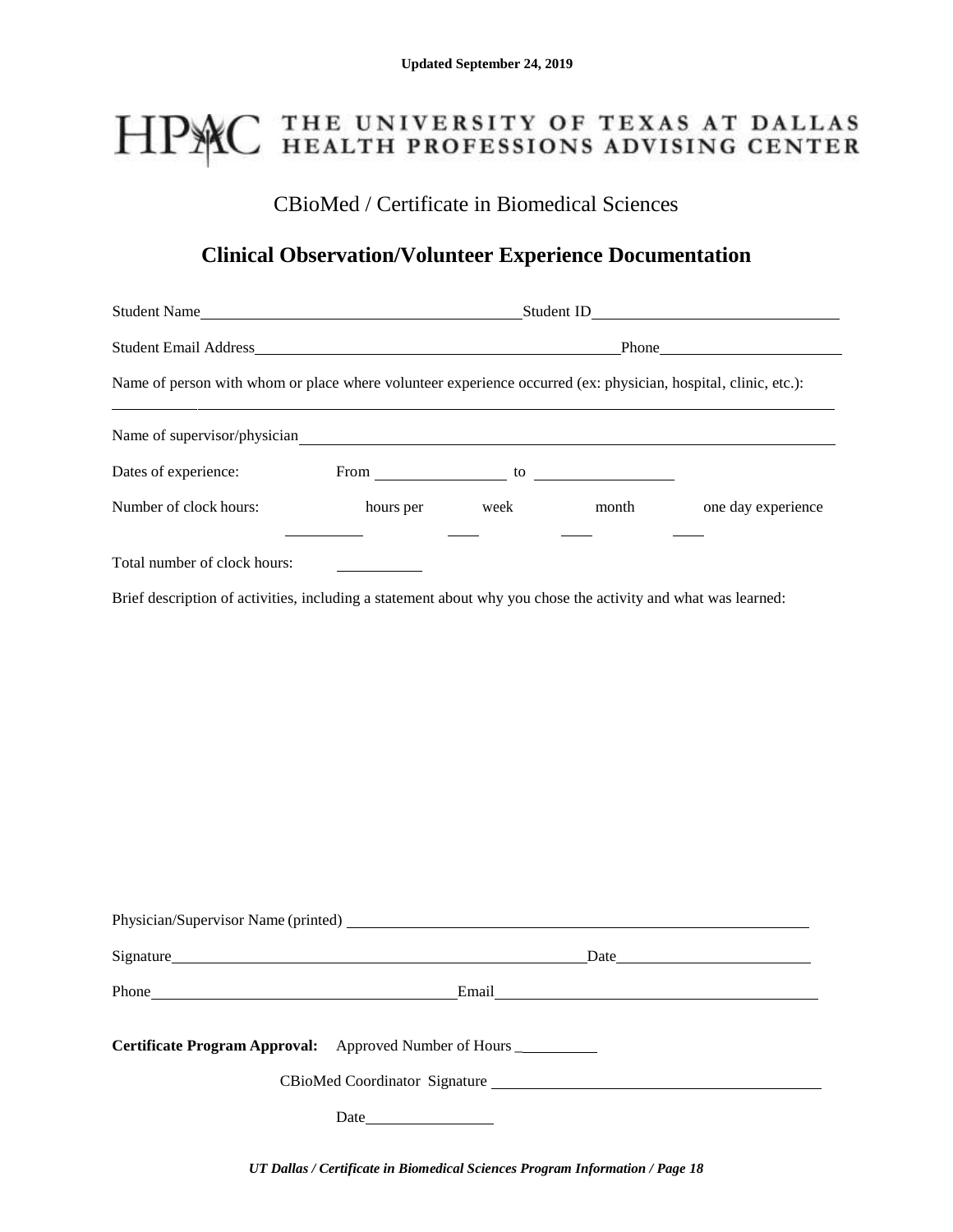## PAC THE UNIVERSITY OF TEXAS AT DALLAS<br>PAC HEALTH PROFESSIONS ADVISING CENTER H

## CBioMed / Certificate in Biomedical Sciences

## **Research Experience Documentation**

| Student Email Address Phone Phone Phone Phone Phone Phone Phone Phone Phone Phone Phone Phone Phone Phone Phone Phone Phone Phone Phone Phone Phone Phone Phone Phone Phone Phone Phone Phone Phone Phone Phone Phone Phone Ph |  |                                                |                                         |                                         |
|--------------------------------------------------------------------------------------------------------------------------------------------------------------------------------------------------------------------------------|--|------------------------------------------------|-----------------------------------------|-----------------------------------------|
| Name of principal investigator (PI):                                                                                                                                                                                           |  |                                                |                                         |                                         |
|                                                                                                                                                                                                                                |  |                                                |                                         |                                         |
| Dates of experience:                                                                                                                                                                                                           |  |                                                | From $\qquad \qquad$ to $\qquad \qquad$ |                                         |
| Number of clock hours:                                                                                                                                                                                                         |  | <u>and the state of the state of the state</u> |                                         | hours per week month one day experience |
| Total number of clock hours:                                                                                                                                                                                                   |  |                                                |                                         |                                         |
| Brief description of activities, including a statement about why you chose the activity and what was learned:                                                                                                                  |  |                                                |                                         |                                         |
|                                                                                                                                                                                                                                |  |                                                |                                         |                                         |
|                                                                                                                                                                                                                                |  |                                                |                                         |                                         |
|                                                                                                                                                                                                                                |  |                                                |                                         |                                         |
|                                                                                                                                                                                                                                |  |                                                |                                         |                                         |
|                                                                                                                                                                                                                                |  |                                                |                                         |                                         |
|                                                                                                                                                                                                                                |  |                                                |                                         |                                         |
|                                                                                                                                                                                                                                |  |                                                |                                         |                                         |
|                                                                                                                                                                                                                                |  |                                                |                                         |                                         |
|                                                                                                                                                                                                                                |  |                                                |                                         |                                         |
| Signature Date Date Date                                                                                                                                                                                                       |  |                                                |                                         |                                         |
|                                                                                                                                                                                                                                |  |                                                |                                         |                                         |

| Approved Number of Hours |
|--------------------------|
|                          |

CBioMed Coordinator Signature

Date

*UT Dallas / Certificate in Biomedical Sciences Program Information / Page 19*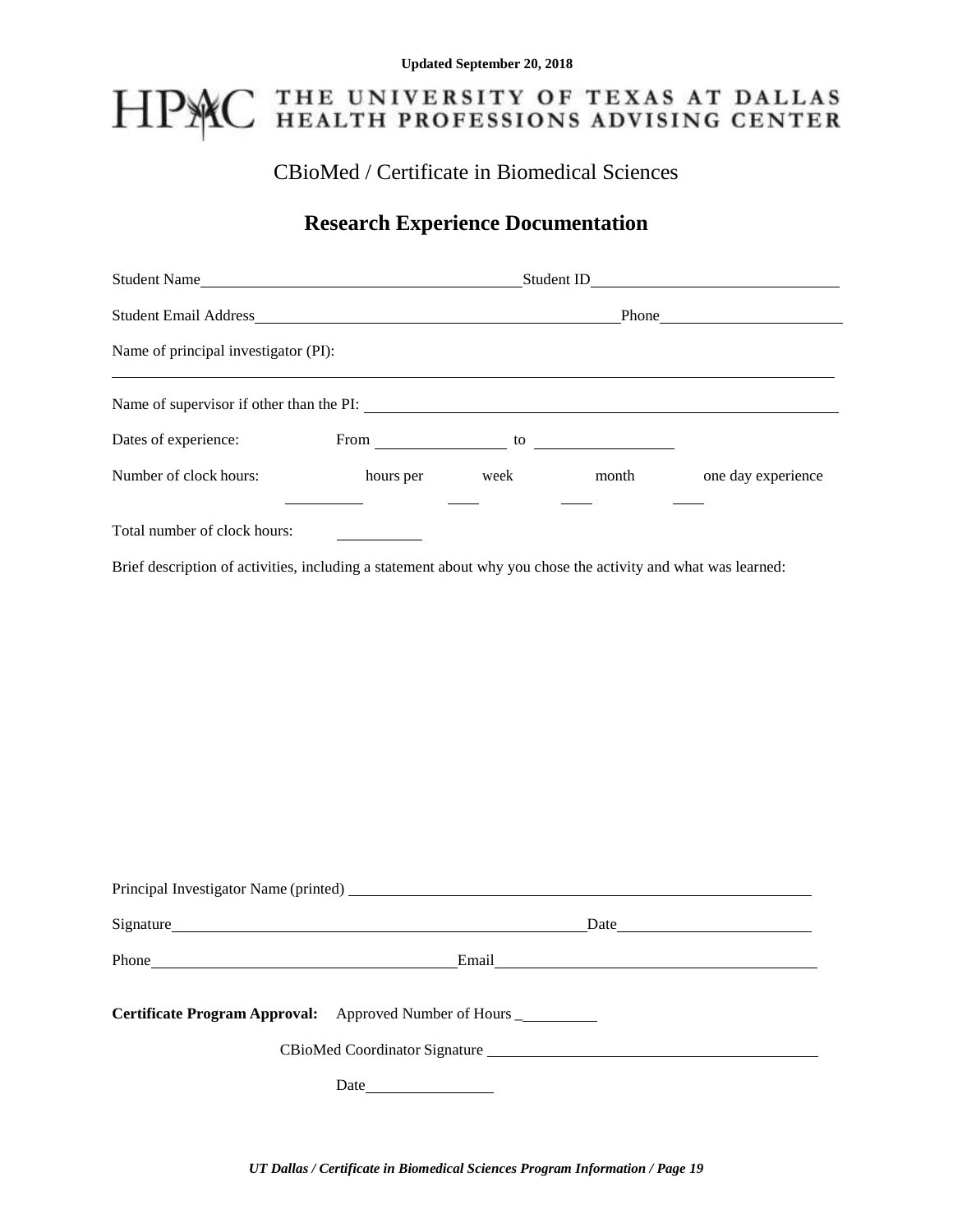## HPAC THE UNIVERSITY OF TEXAS AT DALLAS<br>HPAC HEALTH PROFESSIONS ADVISING CENTER

## CBioMed / Certificate in Biomedical Sciences

## **Community Service Experience Documentation**

| Name of community organization or location:                                                                   |                               |                                                                                                                                                                                                                                      |                                         |                                         |
|---------------------------------------------------------------------------------------------------------------|-------------------------------|--------------------------------------------------------------------------------------------------------------------------------------------------------------------------------------------------------------------------------------|-----------------------------------------|-----------------------------------------|
|                                                                                                               |                               |                                                                                                                                                                                                                                      |                                         |                                         |
| Dates of experience:                                                                                          |                               |                                                                                                                                                                                                                                      | From $\qquad \qquad$ to $\qquad \qquad$ |                                         |
| Number of clock hours:                                                                                        |                               | <u>and the company of the company of the company of the company of the company of the company of the company of the company of the company of the company of the company of the company of the company of the company of the com</u> |                                         | hours per week month one day experience |
| Total number of clock hours:                                                                                  |                               |                                                                                                                                                                                                                                      |                                         |                                         |
| Brief description of activities, including a statement about why you chose the activity and what was learned: |                               |                                                                                                                                                                                                                                      |                                         |                                         |
|                                                                                                               |                               |                                                                                                                                                                                                                                      |                                         |                                         |
|                                                                                                               |                               |                                                                                                                                                                                                                                      |                                         |                                         |
|                                                                                                               |                               |                                                                                                                                                                                                                                      |                                         |                                         |
|                                                                                                               |                               |                                                                                                                                                                                                                                      |                                         |                                         |
|                                                                                                               |                               |                                                                                                                                                                                                                                      |                                         |                                         |
|                                                                                                               |                               |                                                                                                                                                                                                                                      |                                         |                                         |
|                                                                                                               |                               |                                                                                                                                                                                                                                      |                                         |                                         |
|                                                                                                               |                               |                                                                                                                                                                                                                                      |                                         |                                         |
|                                                                                                               |                               |                                                                                                                                                                                                                                      |                                         |                                         |
|                                                                                                               |                               |                                                                                                                                                                                                                                      |                                         |                                         |
|                                                                                                               |                               |                                                                                                                                                                                                                                      |                                         |                                         |
| Signature                                                                                                     |                               |                                                                                                                                                                                                                                      |                                         |                                         |
| Phone                                                                                                         |                               | Email                                                                                                                                                                                                                                |                                         |                                         |
|                                                                                                               |                               |                                                                                                                                                                                                                                      |                                         |                                         |
| Certificate Program Approval: Approved Number of Hours __________                                             |                               |                                                                                                                                                                                                                                      |                                         |                                         |
|                                                                                                               | CBioMed Coordinator Signature |                                                                                                                                                                                                                                      |                                         |                                         |
|                                                                                                               |                               |                                                                                                                                                                                                                                      |                                         |                                         |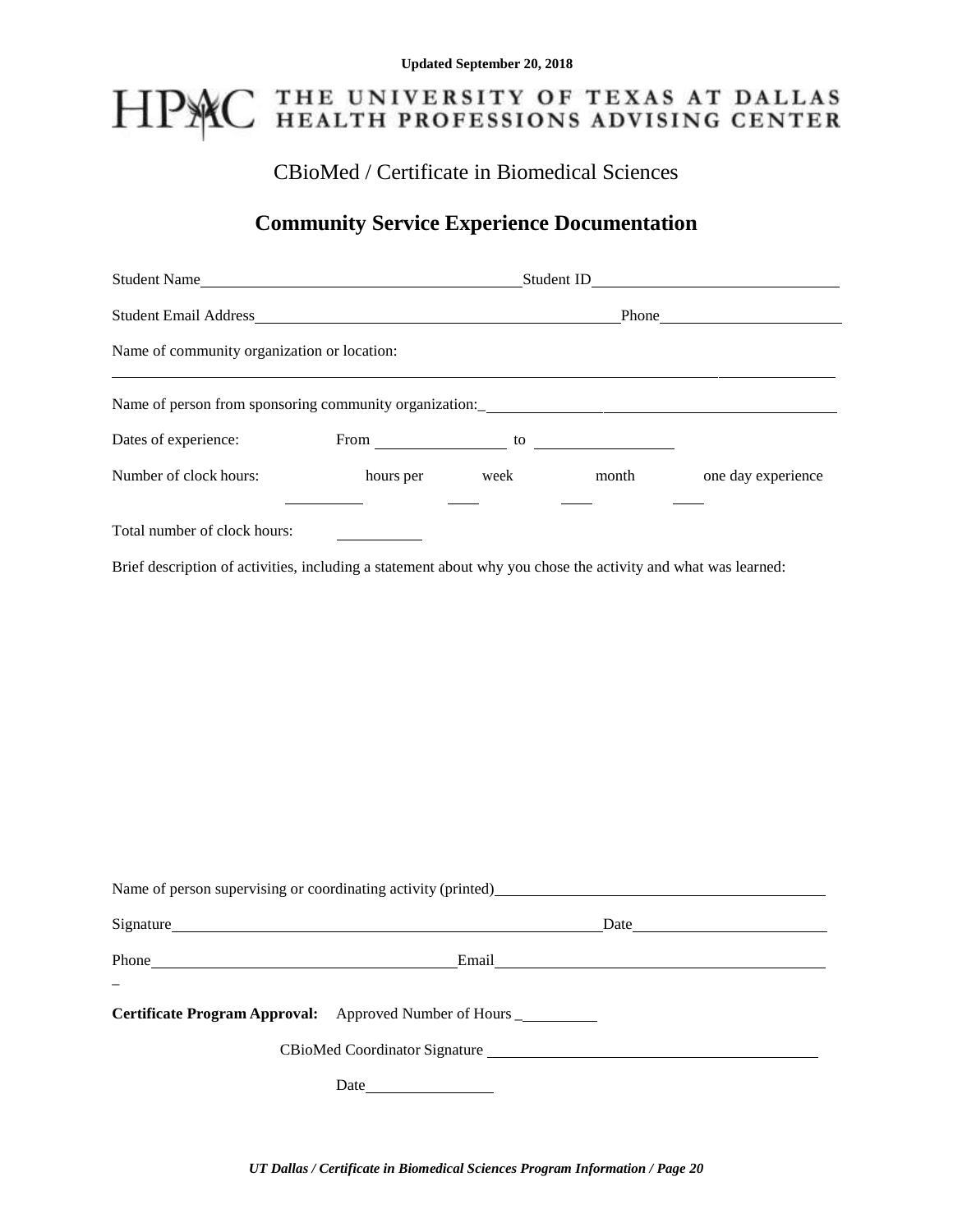## HPMC THE UNIVERSITY OF TEXAS AT DALLAS

## **Biomedical Sciences Certificate Graduation Checklist**

| Name                                                                                                                                                                    |                                                                                                                                                                                                                                                                                                                                                                                                                                                                                                                                                                                                                                        |
|-------------------------------------------------------------------------------------------------------------------------------------------------------------------------|----------------------------------------------------------------------------------------------------------------------------------------------------------------------------------------------------------------------------------------------------------------------------------------------------------------------------------------------------------------------------------------------------------------------------------------------------------------------------------------------------------------------------------------------------------------------------------------------------------------------------------------|
|                                                                                                                                                                         | Address Phone Phone Phone Phone Phone Phone Phone Phone Phone Phone Phone Phone Phone Phone Phone Phone Phone Phone Phone Phone Phone Phone Phone Phone Phone Phone Phone Phone Phone Phone Phone Phone Phone Phone Phone Phon                                                                                                                                                                                                                                                                                                                                                                                                         |
|                                                                                                                                                                         | City, State, ZIP City, State, ZIP City, State, ZIP City, State, ZIP City, State, ZIP City, State, ZIP City, State, ZIP City, State, ZIP City, State, ZIP City, State, ZIP City, State, ZIP City, State, ZIP City, State, ZIP C                                                                                                                                                                                                                                                                                                                                                                                                         |
|                                                                                                                                                                         |                                                                                                                                                                                                                                                                                                                                                                                                                                                                                                                                                                                                                                        |
|                                                                                                                                                                         |                                                                                                                                                                                                                                                                                                                                                                                                                                                                                                                                                                                                                                        |
|                                                                                                                                                                         |                                                                                                                                                                                                                                                                                                                                                                                                                                                                                                                                                                                                                                        |
|                                                                                                                                                                         |                                                                                                                                                                                                                                                                                                                                                                                                                                                                                                                                                                                                                                        |
| the end of the current term.<br>Completed 9 hours of program-eligible, upper-division science coursework.<br>(Please list specific courses below)<br>experiences below) | Completed 24 hours of approved coursework at UT-Dallas for the certificate program by<br>and the control of the control of the control of the control of the control of the control of the control of the<br>and the control of the control of the control of the control of the control of the control of the control of the<br>Completed 50 or more hours of clinical, community service and/or research exposure,<br>and have submitted the appropriate documentation form for each. (Please list specific<br><u> 1980 - Andrea Station Barbara, actor a component de la componentación de la componentación de la componentaci</u> |
| Total program GPA of 3.30 or higher at the end of the current term for all post-<br>baccalaureate work at UT Dallas.                                                    |                                                                                                                                                                                                                                                                                                                                                                                                                                                                                                                                                                                                                                        |
| Completed the HPE process. Please list year and Spring or Summer track.                                                                                                 |                                                                                                                                                                                                                                                                                                                                                                                                                                                                                                                                                                                                                                        |
| Completed all prerequisites for desired professional school.                                                                                                            |                                                                                                                                                                                                                                                                                                                                                                                                                                                                                                                                                                                                                                        |

**Please submit this completed form to HPAC to apply for graduation.**